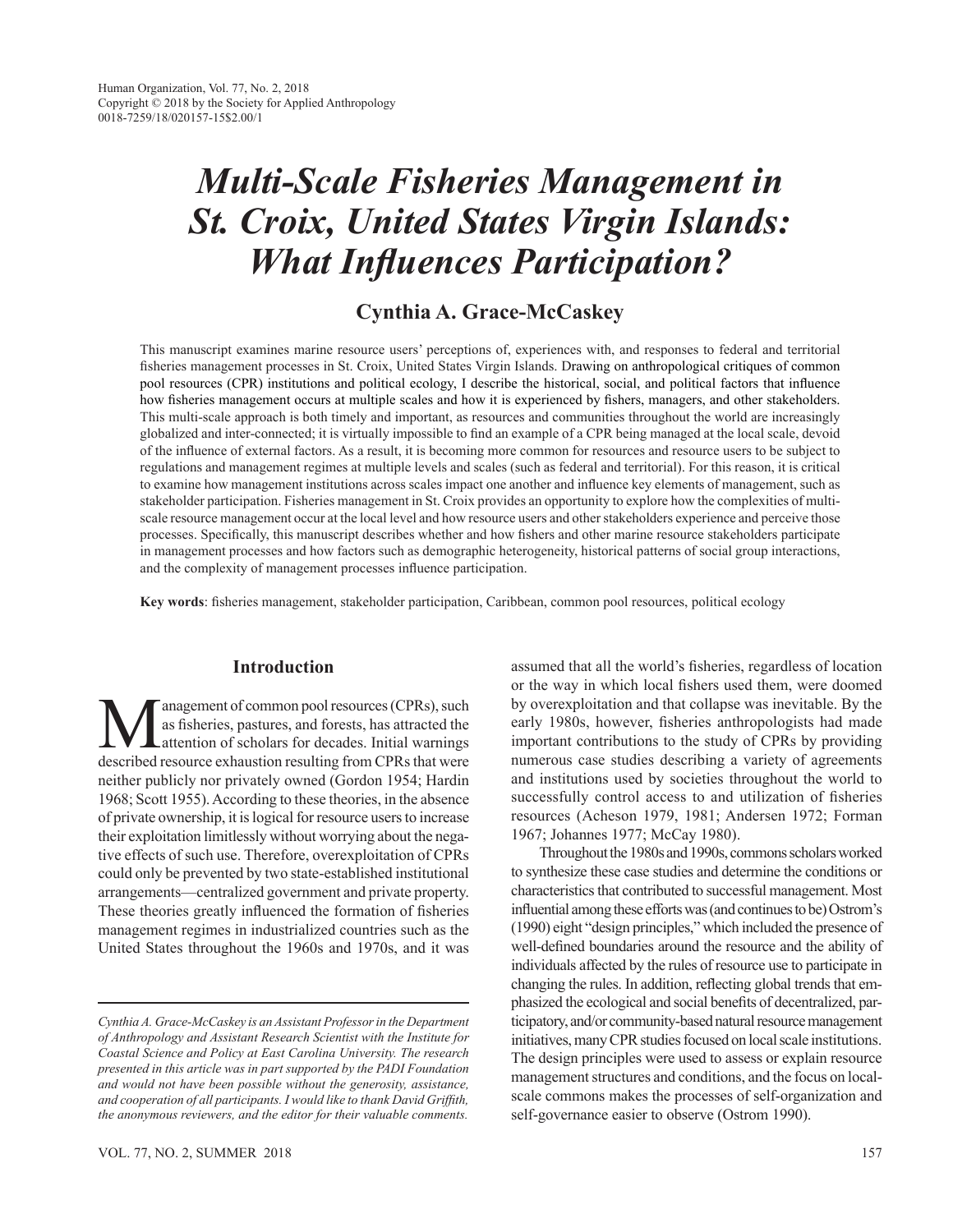By the early 2000s, while some scholars suggested that relative consensus had been reached regarding the resource and community conditions that are likely to lead to successful management arrangements (Ostrom et al. 2002), others felt this approach of simply identifying conditions related to successful management institutions was insufficient (Agrawal 2002; Berkes 2009; McCay 2002). The large number of "conditions" proposed by scholars has been deemed problematic (Agrawal 2002 identifies between 30 and 40 variables that have been linked to robust common property institutions), and some suggest such an approach lacks the appropriate attention to the larger context in which resource management arrangements develop and in which they either thrive or fail. Specifically, Agrawal (2002) felt more importance must be placed on factors such as demography (e.g., the heterogeneity of user groups) and the role of the state, and McCay (2002) advocated a move toward historically grounded, ethnographic examinations of fisheries management initiatives.

Scholars have also used a social-ecological system (SES) framework to characterize and analyze resource management systems, including fisheries. The framework emphasizes the concept of resilience and the close links between humans and nature, since humans are viewed as a part of nature and not external to and dominant over it (Berkes and Folke 1998). Agreement has increased that environmental outcomes depend upon interactions among a variety of social, ecological, and institutional factors (Cinner et al. 2012; Gutierrez, Hilborn, and Defeo 2011; Liu et al. 2007), and scholars have used a SES framework to explore how management institutions influence behavior and environmental outcomes (Ostrom 2009). Indeed, SES studies of small-scale fisheries have emphasized the importance of factors such as leadership, enforcement, social capital, and protected areas (Gutierrez, Hilborn, and Defeo 2011), participatory rulemaking (Cinner et al. 2012; Cinner et al. 2016), and the existence of community incentives to invest in long-term management (Ayers and Kittinger 2014; Basurto and Ostrom 2009; Cinner et al. 2016) in helping groups to overcome collective action problems to more effectively manage fisheries resources (Jupiter et al. 2017).

Despite the popularity of the SES framework approach in recent years, critiques point to the model's weak theorization of the "social" elements and the model's tendency to define people's interests and livelihoods as concerned primarily with the environment (Fabinyi, Evans, and Foale 2014). As a result, the role of other motivations and social institutions is minimized, and the importance of social diversity and power is diminished. Therefore, while the design principles and even Ostrom's (2007) associated SES framework for institutional analysis offer important insights into collective action and CPR management institutions, prominent fisheries anthropologist and commons scholar James Acheson (2011) still insists that anthropology's case study model makes a critical contribution to the field. Formal models are not likely to capture all that needs to be considered, particularly in formulating policy in management, and the power and utility of multi-method investigations should be emphasized (Acheson 2011; Janssen 2011; Poteete, Janssen, and Ostrom 2010).

Inherent to anthropological research examining the historical, political, and sociocultural context in which resource management institutions exist is the recognition that how natural resources and human-environment relationships are perceived varies across individuals and social groups. Utilizing a political ecology perspective, one can examine how differences in power, influence, and access to resources across social groups affect various aspects of resource management, including how and by whom resource degradation problems are defined, which manners of use are considered acceptable and legal, and how management processes are carried out (Blaikie and Brookfield 1987; Gezon and Paulson 2005; Robbins 2004; Zimmerer 2006). Such an approach allows one to analyze how unequal social and political power due to differences in gender, ethnicity, and other elements of identity influence the dynamics of resource management systems. Further, political ecology's emphasis on social group interactions across scales lends itself well to this type of analysis (Cumming et al. 2015; Fabinyi, Evans, and Foale 2014; Kull, de Sartre, and Castro-Larranaga 2015; Neumann 2014).

Fisheries resources present a critical CPR problem because humans are highly dependent on fish throughout the world. In 2013, fish accounted for nearly 17 percent of the world population's animal protein consumption and close to 7 percent of all protein consumed (FAO 2016). Additionally, in 2014, approximately 56.6 million people were engaged in the primary sector of fisheries and aquaculture (FAO 2016). Many of those can be characterized as small-scale fishing operations, which play a critical role in supplementing and supporting livelihoods, contributing to food security, and combating poverty. While these numbers are expected to increase in coming years as the global population increases, fisheries production is not increasing at the same rate. In 2013, the Food and Agriculture Organization of the United Nations (FAO 2016) estimated that nearly one-third of the world's fish stocks are fished at biologically unsustainable levels, although these conclusions are the subject of debate. Serious concerns continue to be raised regarding the sustainability of coral reef fisheries, particularly in light of the large-scale degradation of reef ecosystems due to coral bleaching and other climate change related impacts, overfishing, and large-scale tourism (DeMartini et al. 2008; Jackson et al. 2014; Paddack et al. 2009). In the United States Caribbean, where coral reefs are considered highly degraded, scientists are particularly concerned about the long-term effects of the overfishing of large, highly valued predatory species, such as snappers and groupers, and of herbivores, such as parrotfish (Adam et al. 2015; Kadison et al. 2017).

This article analyzes the results from more than twenty months of ethnographic research in St. Croix, United States Virgin Islands (USVI), during which I examined marine resource users' perceptions of, experiences with, and responses to federal and territorial fisheries management processes. Drawing on research in political ecology and anthropological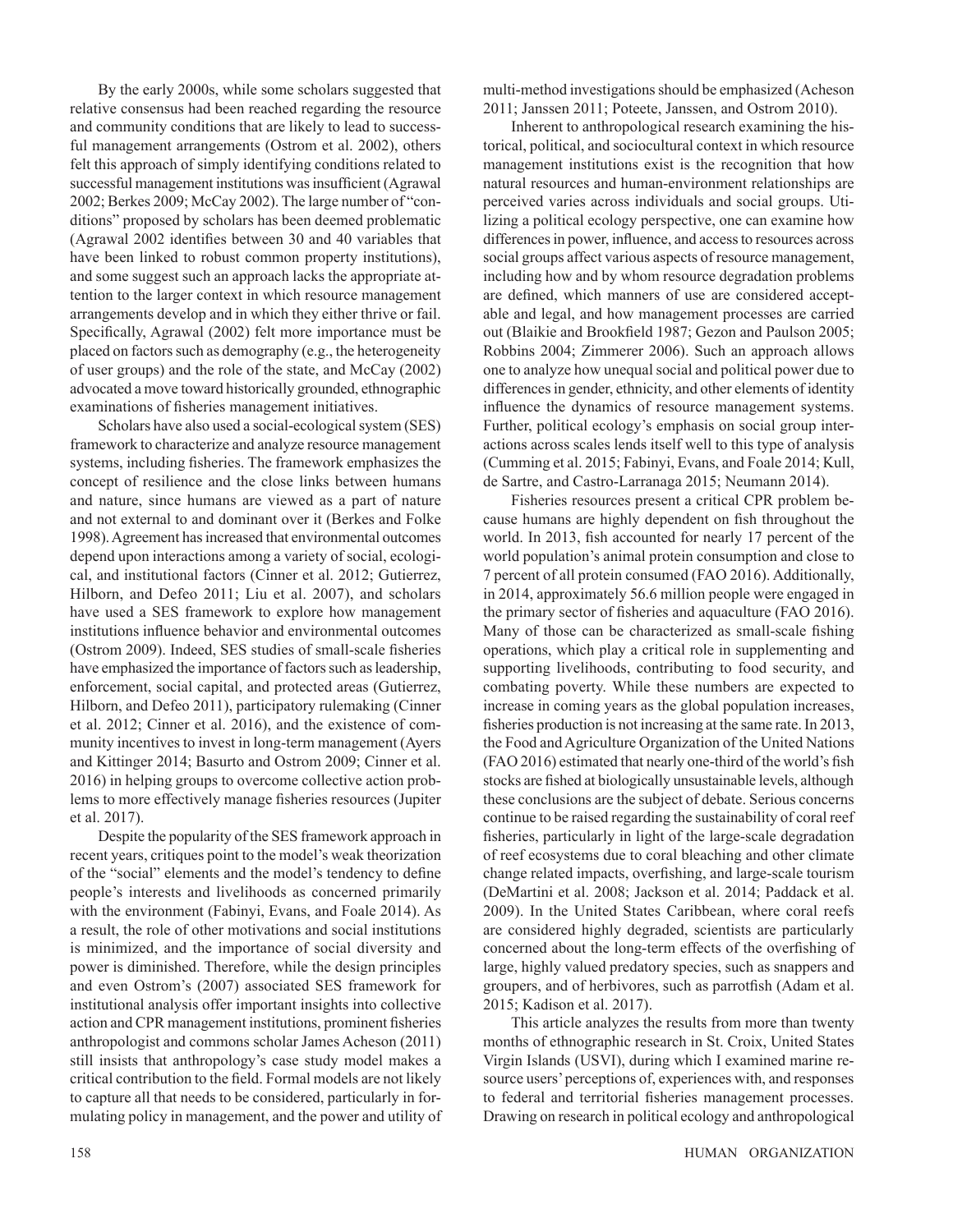critiques of CPR institutions, I describe the historical, social, and political factors that influence how fisheries management occurs at multiple scales and how it is experienced by fishers, managers, and other stakeholders. This multi-scale approach is both timely and important as resources and communities throughout the world are becoming increasingly globalized and inter-connected due to the globalization of markets and economies, the increasing use of rapid communication technologies such as cell phones and the Internet, and the growth of large-scale migration patterns (Griffith and Valdés-Pizzini 2002; Randhir 2016; Shimada 2015). In light of this, it is virtually impossible to find an example of a CPR being managed at the local scale, devoid of the influence of external factors. As a result, it is becoming more common for resources and resource users to be subject to regulations and management regimes at multiple levels and scales (such as federal and territorial). For this reason, it is critical to examine how management institutions across scales impact one another and influence key elements of management, such as stakeholder participation. Fisheries management in St. Croix provides an opportunity to explore how the complexities of multi-scale resource management occur at the local level and how resource users and other stakeholders experience and perceive those processes. Specifically, this article identifies whether and how fishers and other marine resource stakeholders participate in management processes and how factors such as demographic heterogeneity, historical patterns of social group interactions, and the complexity of management processes influence participation. In doing so, it provides fisheries managers, policymakers, and other marine stakeholders valuable information that can inform the development of management processes better suited to small-scale fisheries and more sensitive to the social, political, and economic contexts of island-based fisheries subject to multiple management regimes.

## **Research Setting**

St. Croix is the largest of three main islands that make up the USVI, which lie in the subtropic Caribbean. St. Croix has a land area of 215 km<sup>2</sup> and is located 145 km east of Puerto Rico. Of its approximately 50,000 residents, about 74 percent are Black or Afro-Caribbean, most of whom are native to the USVI or other Caribbean islands (United States Census Bureau 2017). About 14 percent are White, most of whom are not native to the USVI but rather were born in the continental United States and relocated to St. Croix. Twenty-four percent identify as Hispanic or Latino, reflecting the large number of Puerto Ricans who migrated to St. Croix in the 1940s when the United States Navy expropriated Vieques. Only half of the population was born in the USVI, which reflects the largescale migration both into and out of St. Croix throughout the last century. As with most of the United States Caribbean, local government is the largest employer, along with tourism, oil refining and other industry, and small-scale farming and fishing (USVI BER 2017).

St. Croix's commercial fishery is a small-scale, multigear, multi-species fishery (Grace-McCaskey 2012; Valdés-Pizzini et al. 2010). Fishers often use several types of fishing gears and target several species on any one trip. Generally, they use boats smaller than twenty feet, which are stored at home and trailered to the island's various launching sites. Additionally, nearly all of the landings are sold and consumed locally, instead of exported (CFMC 2014). Only one makeshift fish market exists, which the fishermen built themselves. Some sell fish there, and others sell on the side of the road, door to door, or directly to restaurants. In 2011, there were 177 licensed commercial fishermen, seventy of whom were considered to be full time (USVI DPNR, personal communication).

The ocean around St. Croix is divided into territorial and federal waters for management purposes. The territorial waters, from the coastline out to 3 miles, are managed by the USVI Department of Planning and Natural Resources (DPNR). In addition, the St. Croix Fisheries Advisory Committee (FAC) is comprised of up to fourteen members that represent different marine resources stakeholders in St. Croix, such as commercial fishers, marine scientists, dive shop owners, and DPNR employees. They make recommendations to the DPNR Commissioner regarding fisheries regulations, who then can either take their advice or ignore it. The federal waters, which stretch from 3 to 200 miles from the coastline, are managed jointly by the Caribbean Fishery Management Council (CFMC) and NOAA Fisheries. The CFMC initiates and develops management measures for the fisheries in federal waters, such as fishing seasons, bag limits, quotas, and closed areas. Proposed regulations are reviewed by expert panels of scientists, stakeholders, and the public before the Council makes a final decision. After adoption by Council vote, these measures are subject to review and approval by the Secretary of Commerce, regulatory implementation by NOAA Fisheries, and enforcement by the United States Coast Guard, NOAA, and other authorities (US RFMC 2016). The CFMC is made up of voting and non-voting members from territorial and federal agencies, commercial and recreational fishers, and other stakeholders. Interested individuals may also volunteer (or may be asked) to serve on the CFMC's advisory panels or other ad hoc committees that assist in the development of regulations. Opportunities for general public participation in the United States Fishery Management Council system include attending and making "on-the-record" statements at public meetings and sending in written comments to the council (GFMC 2012).

## **Methods**

Ethnographic data were collected over a period of twenty months, from March 2009 to November 2010. This included eighty-seven semi-structured interviews with fishers and other marine resource stakeholders (e.g., dive shop owners, local NGOs, and fisheries managers) and observations of thirty territorial and federal fisheries management meetings. A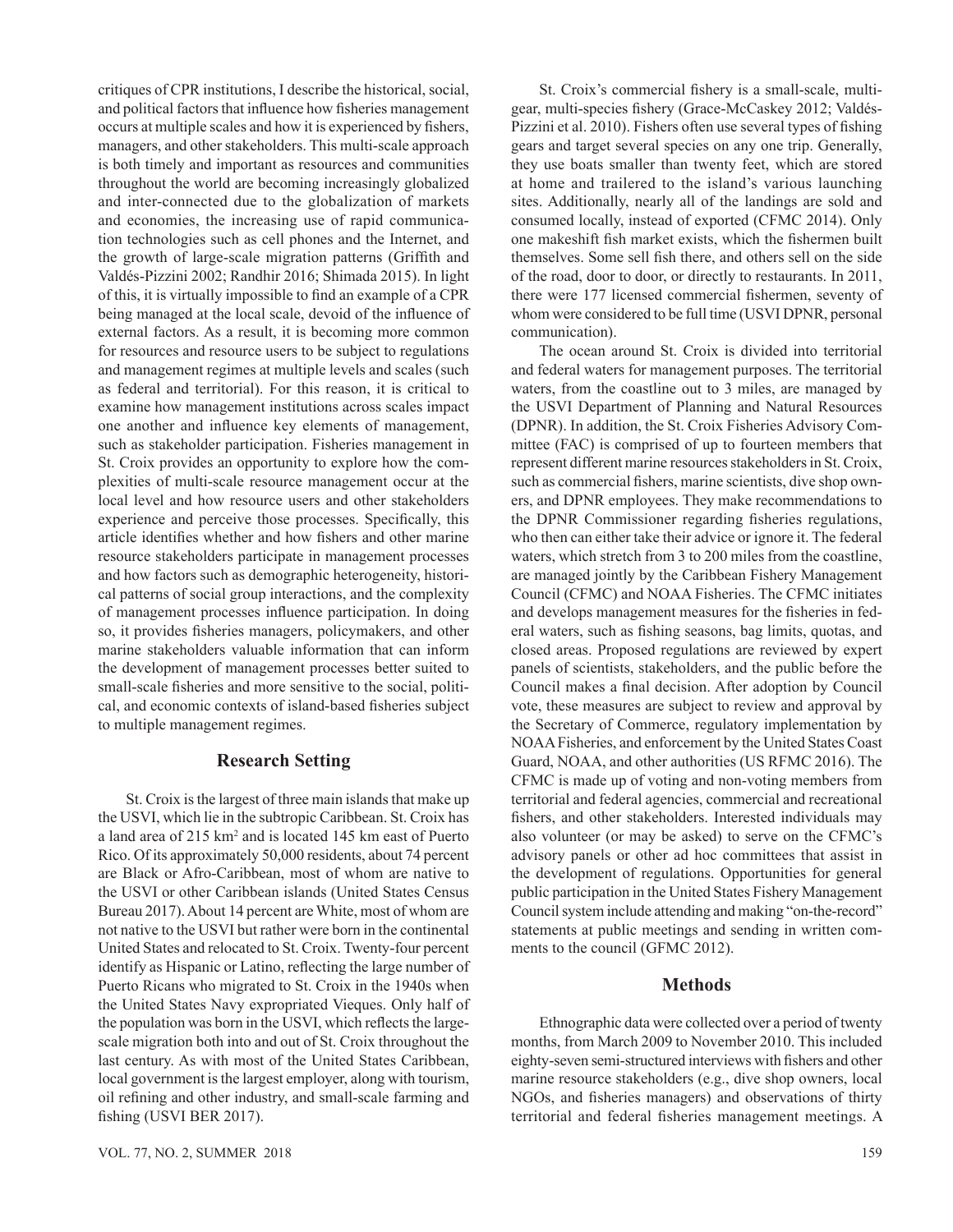| <b>Variable</b>                                               | <b>Test Used</b> | <b>Test Statistic</b>               | Sig. Level    |  |
|---------------------------------------------------------------|------------------|-------------------------------------|---------------|--|
| Age                                                           | <b>WMW</b>       | $U = 590.5$                         | $p = 0.026$ * |  |
| Number of years living in St. Croix                           | <b>WMW</b>       | $U = 471$                           | $p=.001$ **   |  |
| Highest level of education completed                          | <b>WMW</b>       | $U = 55$                            | $p<.001$ **   |  |
| Ethnicity                                                     | chi-square       | $X^2$ (3, n=86)=62.639 <sup>1</sup> | $p<.001$ **   |  |
| WMW=Wilcoxon-Mann-Whitney two-sample rank-sum test            |                  |                                     |               |  |
| 1=test violated assumptions, so results may not be meaningful |                  |                                     |               |  |
| *=significant to .05                                          |                  |                                     |               |  |
| **=significant to .005                                        |                  |                                     |               |  |

#### **Table 1. Comparison of Fishers and Non-fishers on Demographic Variables**

mix of purposive and snowball sampling methods (Bernard 2011; Schensul, Schensul, and LeCompte 1999) were used to identify participants from the various marine resource stakeholder groups who were most knowledgeable about fisheries management in St. Croix. These sampling strategies and interview format are widely used in fisheries anthropology research (Blount 2007; Kitner 2006; McClanahan, Maina, and Davies 2005; Olson 2006). Additionally, extensive participant observation occurred throughout the fieldwork period in numerous settings, such as hanging out at the fish market or other places where fishers sold their fish, going on fishing trips when they pulled their fish traps or scuba dived, attending meetings, and visiting for social occasions. Informal interviews also occurred during these times.

As is often the case in natural resource management contexts, discussions about fisheries management were considered highly controversial by participants (especially the fishers), and many expressed concerns regarding the recording of interviews. Therefore, in order to dispel their fears that the research was aimed at further regulation and to encourage their open and honest participation, the interviews were not recorded. All interviews were conducted in locations of the participants' choosing, such as the fish market, dive shops, restaurants, or in private homes. The interview guide included a mix of open-ended and closed-ended questions to allow for both qualitative and quantitative analyses even in the absence of interview transcripts. Although the author resided in St. Croix and interacted with participants on a regular basis for nearly twelve months prior to conducting interviews, many participants were uncomfortable with the formality of an interview and provided only short responses at that time. For this reason, data resulting from participant observation and informal interviews proved critical by allowing those interview data to be contextualized in the larger fisheries management environment in St. Croix.

Although the original research design included analysis of differences in perceptions of and participation in the fisheries management process among stakeholder groups, this was not possible due to the small number (*n*<5) of individuals in several stakeholder groups and because several individuals were members of multiple groups (e.g., commercial fisher and FAC member). Because the commercial fishers were the primary focus of the research, the total number of interviewees (*n*=87) were divided into two groups for analysis—fishers (*n*=52) and non-fishers (*n*=35)—which allowed for an examination of whether fishers as a group were unique to other stakeholders. Responses to open-ended interview questions (e.g., *Who do you think should be responsible for fisheries management in St. Croix?*) were coded based on emergent patterns and themes (Bernard 2011; LeCompte and Schensul 1999). Along with responses to closed-ended interview questions (i.e., demographic questions, questions regarding prior participation in CFMC management processes), these data were analyzed in SPSS using descriptive statistics, frequencies, crosstabs, and other non-parametric tests. Fieldnotes from participant observation and meeting observation were coded based on similar themes and used to complement the results described below.

## **Results and Discussion**

## **Demographic Differences**

Linked to St. Croix's complex history of colonialism, migration, and United States territory status, demographic differences among social groups continue to be salient today. Simple observation reveals fishers are primarily Hispanic and Black/West Indian, while other marine resource stakeholders are White. Table 1 shows fishers and non-fishers differ significantly in terms of age, how long they have lived in St. Croix, education level, and ethnicity. Fishers are younger and have lived longer on the island than non-fishers. While close to 70 percent of fishers did not complete high school, nearly 80 percent of non-fishers completed college and/or graduate school. Additionally, while nearly 80 percent of non-fishers are White, fishers are primarily Hispanic, Crucian, or Black/ West Indian (Figure 1).

Significant demographic differences between fishers and non-fishers are not surprising, reflecting general patterns of ethnicity, island tenure, occupation, and education found in St. Croix. Many fishers were either born in St. Croix or born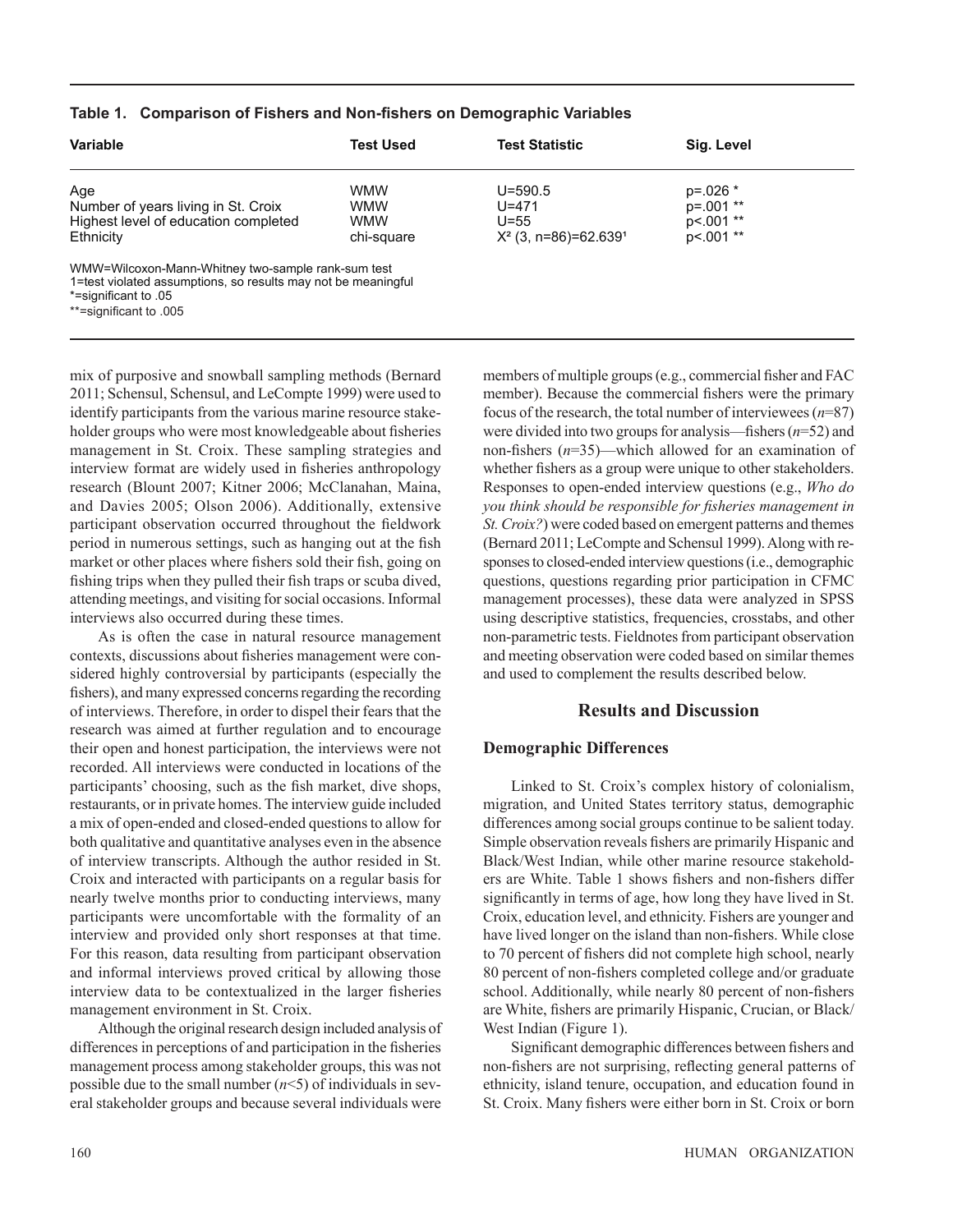on a nearby island such as Puerto Rico or Vieques and moved to St. Croix with their parents at an early age. Often, they learned to fish from their fathers or grandfathers, who were fishers before coming to the island. Other fishers arrived in the late 1960s, part of the wave of immigrants who moved to the island to work as tradesmen in the building of the HOVENSA or Harvey Alumina industrial complexes, then moved into fishing when construction ended. While many fishers practice occupational multiplicity (Comitas 1962; Griffith and Valdés-Pizzini 2002), they persist in their practice of commercial fishing, and most of them indicate they plan to fish until they are no longer physically capable of doing so. Their reasons for continuing to fish are plentiful and reflect similar sentiments expressed by fishers in communities throughout the world, including the desire to be one's own boss, and the independence, joy, and therapeutic benefits being on the ocean provides them (Acheson 1981; Griffith and Valdés-Pizzini 2002; Pollnac and Poggie 1988, 2006). Despite being continually frustrated by what fishers consider to be the constant bombardment of additional regulations from the federal government, they continue to use commercial fishing as a primary source of income.

In contrast, none of the White non-fishers were born in St. Croix. Instead, they grew up and were educated in the continental United States, then moved to the island as adults, pursuing a career in the diving industry or environmental conservation. Often, they first visited the island for vacation or scientific research then actively sought ways to relocate to St. Croix. However, even though many non-fishers have lived in St. Croix for twenty or thirty years, because of their skin color and the occupations they hold (i.e., scientists, dive shop owners), they are still perceived as "outsiders" by most fishers and other non-White island residents.

#### **Fisheries Management Knowledge and Perceptions**

Demographic differences between fishers and non-fishers in St. Croix relate to knowledge and perceptions of fisheries

## **Figure 1. Graph Comparing Ethnicity of Fishers and Non-fishers**



management. How aware are fishers and non-fishers that there are different fisheries regulations for territorial and federal waters? Do they know which specific groups or individuals are responsible for developing the regulations? Further, do they believe St. Croix's fisheries need to be managed? Who should be responsible for management? The answers to these questions have important implications for fisheries management participation.

As shown in Table 2, although the two groups differed significantly on only two of the five knowledge variables, a greater percentage of non-fishers responded correctly to all five items. This suggests that non-fishers have a higher level of knowledge regarding whether there are separate regulations for territorial and federal waters as well as regarding which individuals or groups are responsible for making those regulations. The two groups also differed significantly in their responses to the following Likert scale question: "How knowledgeable are you regarding the federal fisheries management

## **Table 2. Results of Tests Comparing Fishers and Non-fishers on Fisheries Management Knowledge and Perceptions Variables**

| Variables-Knowledge                                                                                                                                                                                                                                                                                                                                                 | <b>Fishers</b>                      | <b>Non-fishers</b><br>% correct      | Sig. Level                                                 |
|---------------------------------------------------------------------------------------------------------------------------------------------------------------------------------------------------------------------------------------------------------------------------------------------------------------------------------------------------------------------|-------------------------------------|--------------------------------------|------------------------------------------------------------|
| Were aware that there are separate regulations for territorial and federal waters<br>Were aware that territorial regulations are made locally<br>Were aware that territorial regulations are made by FAC and DPNR Commissioner<br>Were aware that federal regulations are made by federal regulatory bodies<br>Were aware that federal regulations are made by CFMC | 63.5<br>71.2<br>7.7<br>51.9<br>25.0 | 81.8<br>81.8<br>27.3<br>80.0<br>34.3 | $p = 190$<br>p=.267<br>$p=.015*$<br>$p=.008*$<br>$p = 348$ |
| <b>Variables-Perceptions</b><br>Do you believe USVI commercial fisheries should be managed?                                                                                                                                                                                                                                                                         | $%$ yes<br>77.1                     | 100.0                                | p=.002**                                                   |
| *=significant to .005<br>**=significant to .05                                                                                                                                                                                                                                                                                                                      |                                     |                                      |                                                            |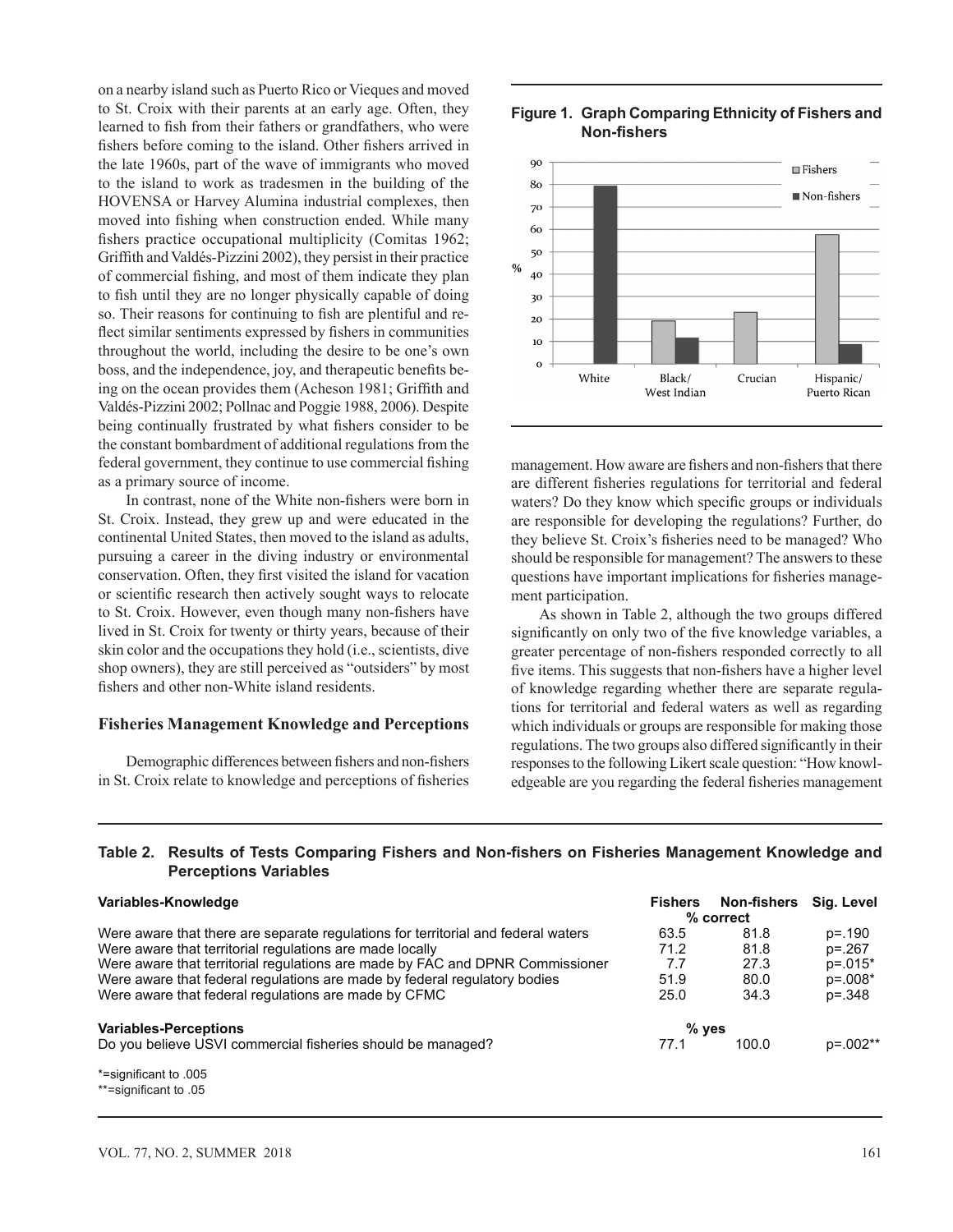process?" While 74.5 percent of fishers responded with either a one ("I don't know anything") or a two ("I know a little"), non-fishers' responses were spread out much more evenly across all five options.

Non-fishers' higher level of knowledge reflects their occupations, many of which require such knowledge (e.g., positions with DPNR). In addition, it also indicates greater familiarity with fisheries management in general, most of them having grown up in the continental United States where fisheries regulations such as mandatory commercial and recreational licenses are common and generally accepted by fishers and the public.

The fishers' lower level of knowledge regarding fisheries management is a result of several factors. Most importantly, due to the lack of enforcement of fisheries regulations in St. Croix, it simply is not necessary for fishers to know what the regulations are or who is responsible for their development. During an interview, a fisher who frequently attends meetings and is highly involved in the management process at both the territorial and federal levels explained this relationship:

Most fishermen don't even know what the laws are. They don't care. I see them selling undersized fish, or they bring in lobsters that are berried [bearing eggs]. Well, most of them know about the lobster, but they don't know about the sizes. And there's no reason why they need to, since no one will catch them anyway.

If regulations regarding size limits, closed seasons, and prohibited species were effectively enforced, then knowledge of regulations would be required in order to be successful. Otherwise, they would constantly be caught, fined, and punished for breaking fishing laws. However, in St. Croix, the lack of enforcement means such a need for knowledge does not exist.

A second factor contributing to the fishers' lower level of knowledge is a lack of familiarity with fisheries regulations. When compared with non-fishers, because most fishers were born and grew up in St. Croix, the concept of fisheries regulations is relatively new. Although commercial fishing licenses have been required in the USVI since 1974, the lack of enforcement of this (and every other) regulation meant that most fishers were not aware of many regulations until around 2001, when the moratorium on new commercial fishing licenses was implemented and enforced.

In addition, fishers intentionally avoid paying attention to or learning about fisheries management issues. This was especially true in regards to federal regulations, as several fishers stated that because they mostly fished for reef fish (which are typically caught within the 3-mile territorial water limit), they felt they did not need to know the federal regulations. For others, this dismissal reflected the belief that the White Continental "outsiders," who did not grow up on the island and who do not make a living by consumptively using the resource, do not have the right to make those regulations. One fisher indicated, in reference to "the feds":

You can't manage from Washington. You can't come down and pass blanket laws that are made without consideration of the particularities here. We are more qualified than that piece of paper. We have the knowledge and skills to know what to do.

This suggests that fishers' lower level of knowledge may reflect not only their lack of awareness and acceptance of the need for fisheries regulations in general but also an intentional decision to resist management being imposed upon them by White outsiders. This demonstrates how historical inequalities between groups due to ethnic or other demographic differences continue to impact how fishers and other stakeholders perceive current inequalities in the control of resource use and management today.

For other fishers, this lack of knowledge reflects their experiences with the complex federal management process. For example, one fisher who has held a commercial fishing license in St. Croix for over thirty-six years and who often attends CFMC meetings explained:

I don't understand what they're doing at those meetings. I've been to a bunch of 'em, and they don't make sense to me. That's why I don't talk. I let those other guys talk 'cause they know better what's going on.

Other fishers echoed these feelings that the information usually presented by the CFMC and NOAA Fisheries scientists at public hearings and other regulatory meetings is too complex for them to understand, which accounts directly for their lack of knowledge. This is not to say that the fishers do not have the ability to understand what is being presented to them. On the contrary, it speaks to the complexity of the council process and of the information presented in council presentations and documents, which is not unique to the CFMC and has been described in reference to other United States regions (Eagle, Newkirk, and Thompson 2003). This point is also important in the discussion of how fishers participate in the council process.

Related to differences in the extent of fisheries management knowledge, fishers and non-fishers differed significantly in whether they believed St. Croix's commercial fisheries should be managed (Table 2). While all non-fishers believed the fisheries should be managed, a significantly smaller percentage of fishers agreed. Many of the reasons offered by both groups supporting management reflected concerns that without regulations, St. Croix will suffer from the "tragedy" of the commons," with each fisher motivated to take as much as he can because if he does not, it will be taken by someone else. Several fishers and non-fishers mentioned that regulations were needed "because of greed," "because it's a freefor-all," or "because without them, there'll be nothing left."

For the non-fishers, the strong belief that fisheries should be managed also reflects the Western scientific conservation ethic in which they were educated, which stresses the need to keep the environment "pristine" and untouched by humans (Berkes 2004; Cronon 1996). From this perspective, resource extraction such as fishing must be restricted and even prohibited. This opinion was expressed at a CFMC scoping meeting when a non-fisher suggested the implementation of a five-year moratorium on all reef fishing to prevent overfishing. Comments like this lead fishers to believe this individual has no regard for the economic and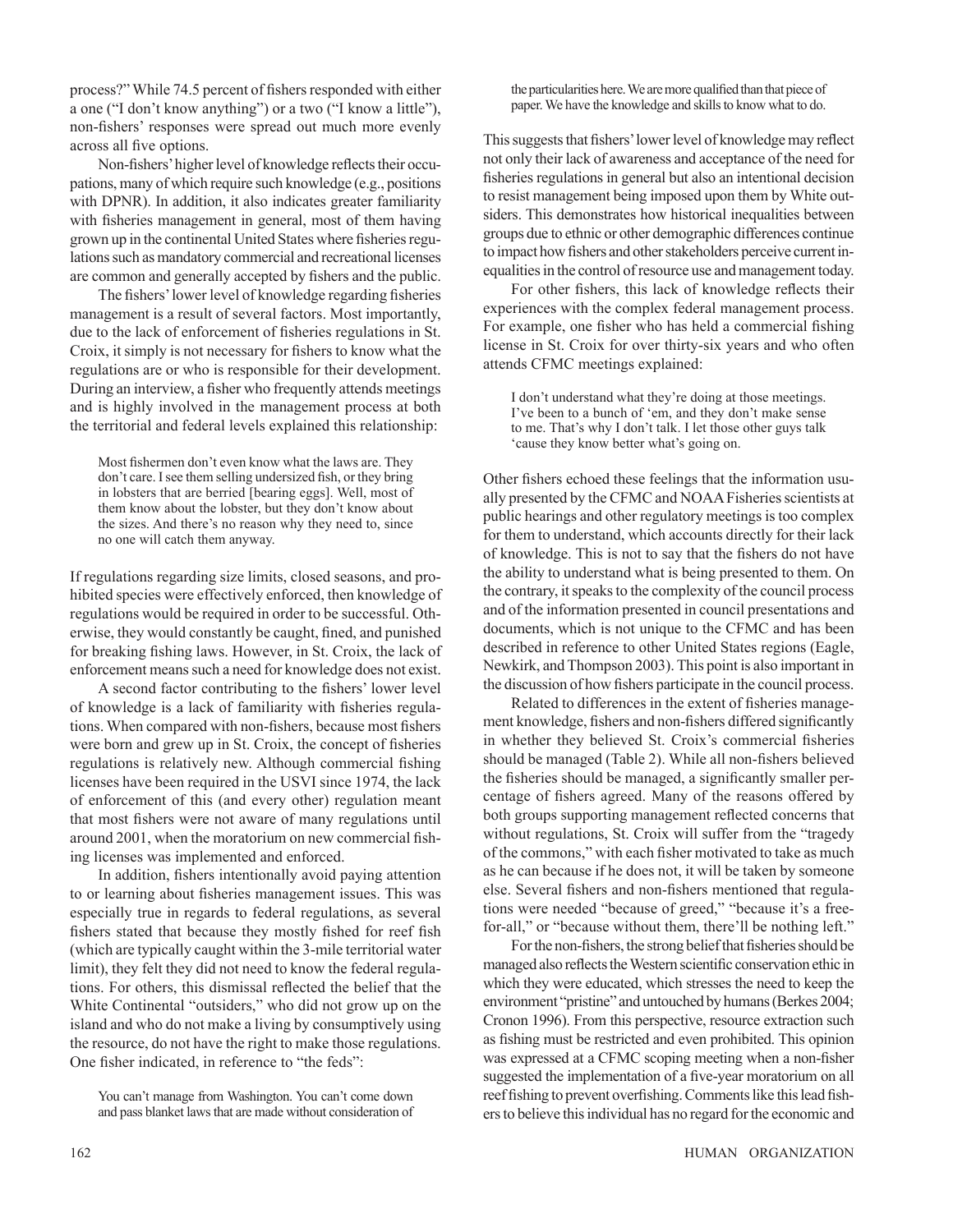# **Figure 2. Fishers' and Non-fishers' Beliefs Regarding Who Should be Responsible for Fisheries Management in St. Croix**



social consequences such a moratorium would have on the fishers and the island's residents who depend on reef fish for food. Additionally, fishers who attend these meetings and hear comments like this generalize them to the entire White population who are involved with fisheries management (both territorial and federal) and any other environmental concerns. This contributes to and reinforces the lack of trust the fishers have for the non-fishers, even those working for the management agencies and who in no way support such a complete closure of the fisheries.

The main reason provided by fishers for why commercial fisheries should not be managed reflected the belief that no one, whether local or federal, has a right to regulate and control the manner in and extent to which fisheries resources are used. Several fishers provided the exact same statement: "Because they can't tell us what to do." As was mentioned regarding fishers' intentional dismissal of paying attention to fisheries regulations, for many fishers, this reflected a generalized "us" versus "them" mentality, where "them" primarily represented anyone involved with fisheries regulations at the territorial or federal levels and is connected to historical patterns of social inequalities based on ethnicity.

Fittingly then, most fishers felt they themselves, the local government, or a cooperative arrangement between the fishers and the local government should be responsible for fisheries management (Figure 2). Although responses varied in terms of the extent of fishers' involvement in management, most responses emphasized that because they are the ones who use the resource, they should be involved in management. As one fisher indicated: This statement indicates an understanding of the complexities of fisheries management and that neither the fishers nor the scientists and managers have all the skills and information they need to manage the resources. It also shows an understanding of the need to work together and willingness on the part of some fishers to do so.

Non-fishers' support for local or federal fisheries management reflected their belief that the fishers were unwilling or incapable of managing themselves and that fishers just want to take as much as they can with no regard for the future. However, more non-fishers thought the local government should be responsible as opposed to the federal government, indicating an opposition to federal control similar to that expressed by fishers. Moreover, several of the non-fishers who supported federal management were reluctant to do so but indicated they felt it might be the only option since the local government has been unsuccessful. A charter boat captain who was interviewed stated:

I'd love to say it should be DPNR because no one wants the feds coming down here. But, they're just not doing it. So, I guess it has to be the feds.

Other non-fishers shared his reluctance, stressing they would prefer it was handled locally, but because they believed effective management and enforcement from the territorial government is unlikely, the federal government should take over the responsibility for both territorial and federal waters. Additionally, non-fishers' beliefs that some form of government (either local or federal) should be responsible for managing the fisheries also indicates a certain level of "buy-in" regarding the centralized fisheries management model with which they are familiar.

It should be both DPNR and the fishermen. We have the knowledge about what's going on out there, and they know the science and the school-book learning about how to manage the fish. We should work together.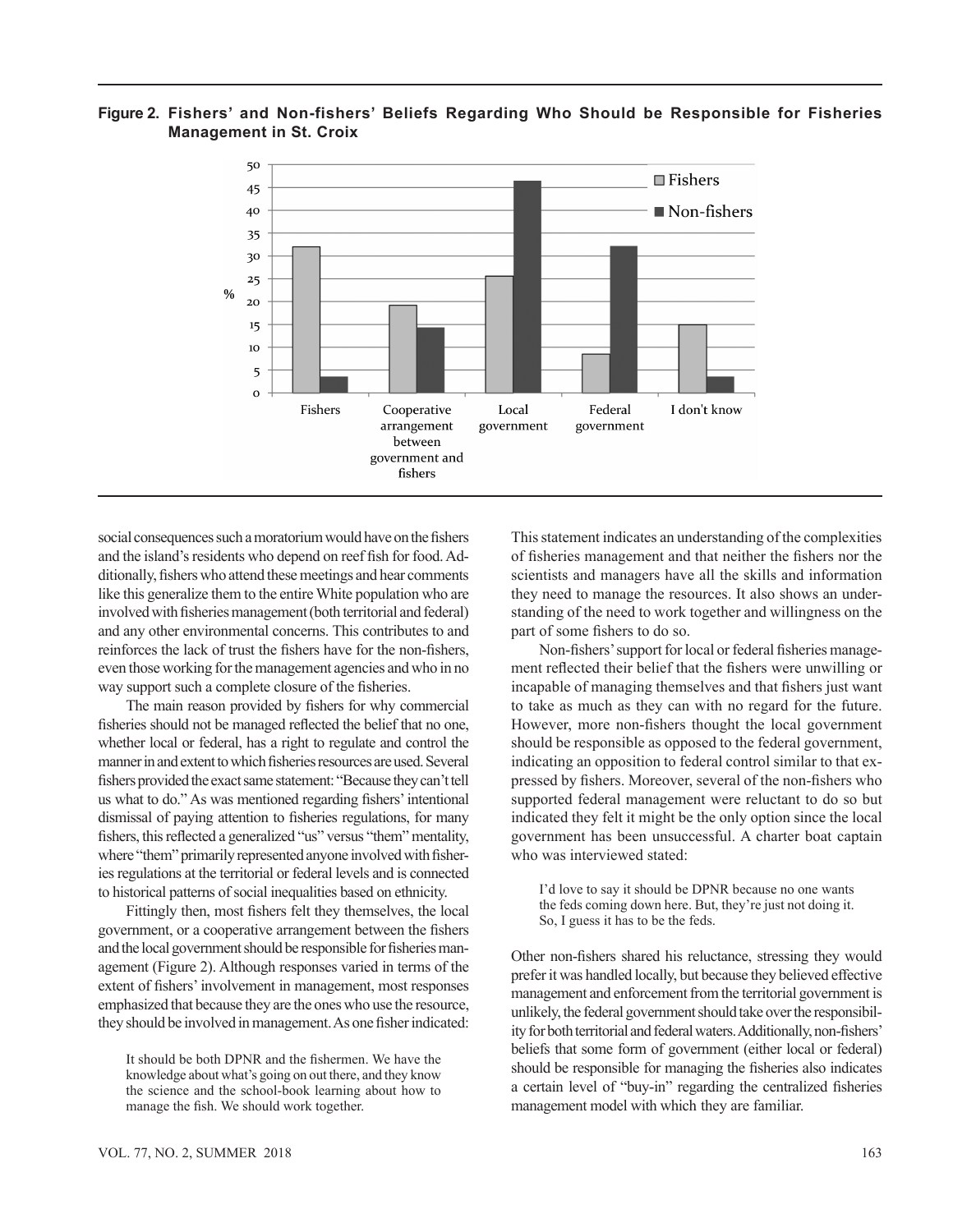| <b>Variable</b>               | <b>Fishers</b><br>$%$ yes | <b>Non-fishers</b> | Sig. Level |  |
|-------------------------------|---------------------------|--------------------|------------|--|
| Attended a CFMC meeting       | 54.9                      | 43.8               | $p = 323$  |  |
| Spoke at a CFMC meeting       | 25.0                      | 18.8               | $p = 506$  |  |
| Sent written comments to CFMC | 1.9                       | 3.3                | p=1.000    |  |

#### **Table 3. Percentage of Fishers and Non-fishers Participating in CFMC Management Process**

#### **Participation in Management Processes**

The data discussed thus far are important to include in a discussion about participation because in St. Croix, the perspectives and beliefs individuals hold regarding their environment, fisheries, and the use of natural resources are influenced by factors such as ethnicity, education level, and the location in which they were born and raised. These perceptions and beliefs, then, influence how they perceive and interact with management processes.

Regarding the extent to which fishers and nonfishers participate in the federal fisheries management process via the main mechanisms the council system has established for that purpose (i.e., attending council meetings, speaking during public comment periods at council meetings, and submitting written comments to the CFMC), the two groups did not differ significantly, and the primary means of participation in the process is through meeting attendance (Table 3). While more than half of the fishers and about 40 percent of the non-fishers reported attending at least one CFMC meeting in the past, it is important to note that these numbers do not reflect regular or repeated attendance. Observation at CFMC meetings revealed that only three commercial fishers and even fewer non-fishers attend regularly. This has important implications for fisheries management in that the perspectives and opinions of all stakeholder groups are not provided to the CFMC on a regular basis, compromising its ability to make wellinformed decisions.

Generally, the fishers and non-fishers indicated that attending meetings was a way for them to know what was going on with fisheries management but without having to be "too involved." As one fisher explained:

I like to go so that I know what's going on. But I just sit there and listen. I don't want to get up there in front of everyone and say something. I wouldn't know what I was talking about anyway.

Similarly, a non-fisher stated:

I go sometimes to hear what they're talking about so that I know what they're doing. But that's all it is. I don't want to say anything publicly.

In other words, these participants appreciated that they could attend meetings and listen but did not have to speak or interact in a public manner.

There were several reasons offered for why respondents did not participate at all in the federal fisheries management process. Several non-fishers specifically mentioned that their positions made it either inappropriate or undesirable to attend the meetings and participate. As one individual explained, his job requires cooperation from fishers, and he purposely does not attend meetings so that the fishers do not see him as aligned with federal government representatives:

I don't go to meetings because I need to stay friendly with the fishermen. I can't do that if they see me at meetings and view me as one of "them." It's also not part of my job.

Other territorial government employees indicated they have not attended meetings because they were specifically advised by their superiors not to attend or to speak. Often, these gag orders stemmed from the controversial nature of what was being discussed as well as the political nature of the appointed positions within territorial agencies.

Several non-fishers stated they do not attend or speak at meetings because they do not want to get involved in controversial issues, citing cases where individuals were threatened by fishers for supporting the passing of certain regulations. For example, when the FAC was considering banning gill and trammel nets, body and personal property threats were rumored to have been made by other fishers against those voting fishers. While none of these threats were followed through with (to my knowledge), their mere suggestion was enough to deter fishers and non-fishers alike from being openly involved in these issues. As one dive master and captain stated:

I have no desire to voice my opinions and get involved. I'm not a political person. I don't want to get involved and deal with threats and everything else. Why should I put me and my family in danger when ultimately they're still going to be able to do whatever they want regardless of the laws?

While it is certainly a valid concern to not want to become involved in a controversial issue, participant observation and informal interviews suggest this and other similar comments made by non-fishers (typically White mainlanders) reflect the racism and classism that exists on the island.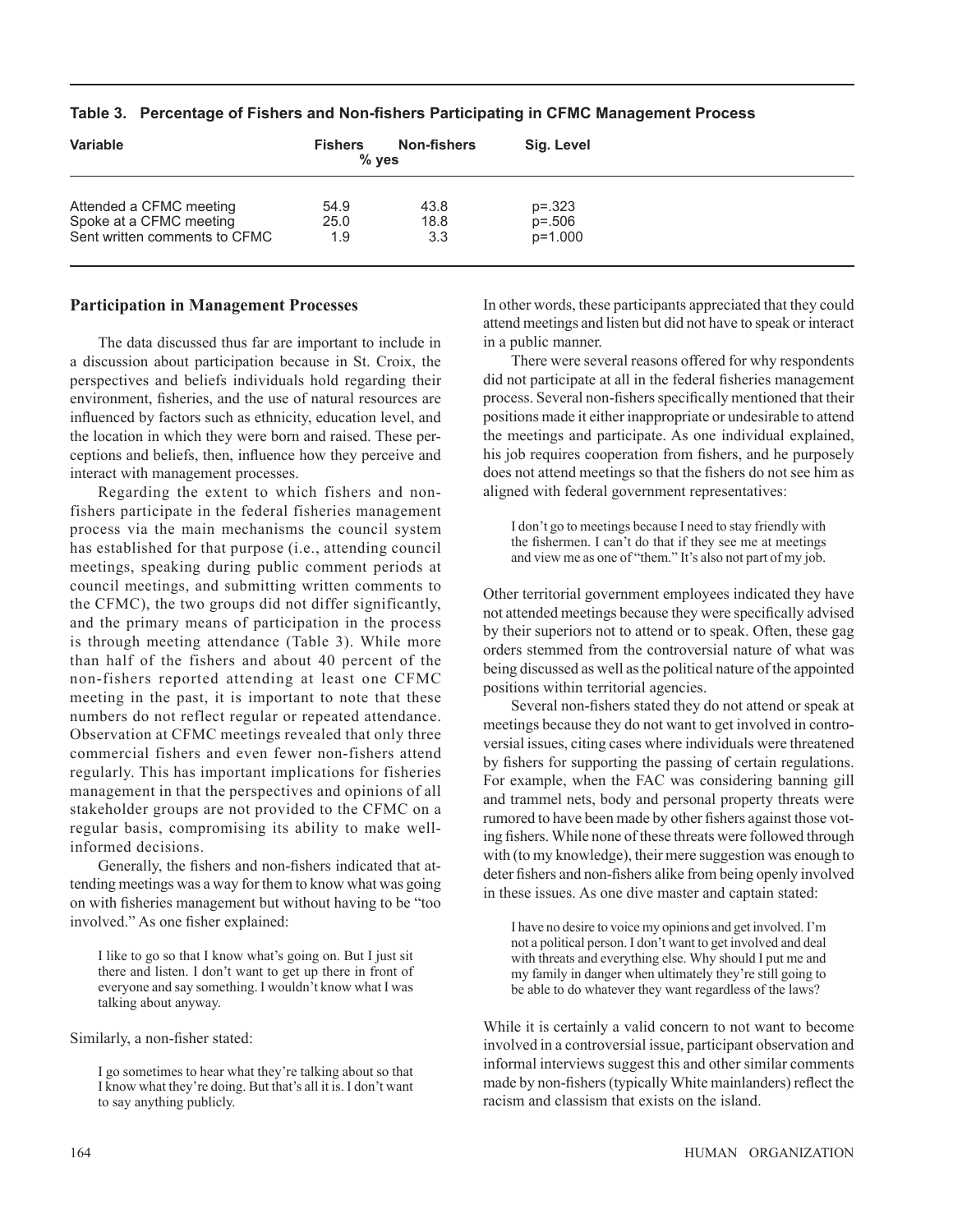Prior unsatisfactory experiences with the management process also contribute to a lack of participation. Several non-fishers indicated they no longer attend fisheries meetings—whether territorial or federal—since a very controversial ban on gill and trammel nets was passed in 2006. Although the gill net ban was a territorial waters issue, their experiences with and participation in that process impacted the extent to which they currently participate in and perceive the management process overall. This is particularly the case for the dive shop owners and managers. The campaign to get gill nets banned unified the island's dive shop owners, a group whose relationships are usually cordial but competitive. The group banded together in order to show fisheries managers and politicians that the dive industry was unified for this purpose. Although the campaign was eventually successful, the lengthy and political process resulted in negative opinions of fisheries management and ultimately discouraged them from participating again. As one dive shop owner indicated:

The whole thing was just so political. It wasn't at all about what was best for the environment, for the reefs. It was just about what was best for getting the votes.

The overlap of environmental decisions with political concerns is certainly not unique to St. Croix, but what compounded feelings of frustration is the lack of transparency with which a subsequent net buy-back program was implemented and the lack of enforcement of the ban that followed. The two-year lag time between when DPNR received the buy-back funds in 2006 to the enforcement of the ban and the implementation of the buy-back program in 2008 led to accusations against DPNR officials regarding the use of the money. This further deflated non-fishers' faith in local fisheries management, even in instances where the federal government steps in with assistance (providing the money for the buy-back in this case). Finally, the metaphorical "nail in the coffin" is that some fishers are still using gill and trammel nets with no negative repercussions. As one dive shop owner described:

So we spent all this time and energy trying to get this ban in place…and it finally works, which is great. But here we are, two years later, and I still see guys out there fishing with nets. We call Enforcement and either no one answers, or they don't have a working boat, or all their officers are off doing something else. And even the guys who have been caught always get off! On some technicality, or the judge throws it out…so what's the point? Why should we bother? Considering it doesn't really matter what's on the books….

Some non-fishers voiced slightly different opinions, stating that although there are still some fishers who continue to fish with nets, the ban has reduced the use of nets overall, which they believe has allowed some reef fish species to rebound. Even these individuals, however, emphasized that their experiences with the management process overall have only reinforced their beliefs that the process is ineffective.

VOL. 77, NO. 2, SUMMER 2018 165

Although the federal fisheries management process is described and promoted by NMFS and council staff as a "shining example of true, participatory democracy" (NMFS and Councils 2003:23), marine stakeholders in St. Croix do not experience it as such. Both fishers and non-fishers emphasized they do not think their participation has any influence on the management process or on the decisions being made, though the reasons behind these perspectives are different.

Several fishers do not attend CFMC meetings because they felt "the feds…already have their minds made up" before they arrive on the island to hold meetings. They believe that holding public scoping meetings and allowing for public comment at general CFMC meetings is just a formality and that the comments made are not taken into consideration during fishery management plan or regulation development. As one fisher said:

No, it doesn't matter what we say. They already know what they're gonna do before they get down here. They don't care about what happens to us. Or, we tell them where the fish are to show that they're not all gone, and the next thing we know that place is closed. That's what happened to So, we just don't go anymore. Why should I waste my time? I need to fish.

Similar responses were repeated by other fishers. Another fisher commented:

I used to go to their meetings...and tell them what we thought. But all they do is close, close, close. They don't care how it affects us or whether we can still make a living. They know what they want before they get here. So I just stopped paying attention.

These comments not only tell us why fishers choose not to attend CFMC meetings but also indicate how fishers judge whether or not their opinions and testimonies are taken into consideration by the CFMC. For the fishers, the fact that the CFMC implements a specific regulation even after they have voiced their opposition to that regulation at a meeting is evidence that the CFMC and "the feds" do not take their concerns into consideration. However, this perspective reflects a lack of transparency in the process and fishers' lack of knowledge regarding the centralized nature of federal fisheries management, which means that the CFMC is often mandated by Congress to implement specific management strategies regardless of their suitability for the Caribbean region (i.e., annual catch limits).

The reasons provided by non-fishers for why they felt their participation did not influence the management process were slightly different and often linked to their knowledge of the complex and lengthy decision making process and the lack of accurate fisheries data available to scientists and managers in the Caribbean region (see SEDAR 2009). Reflecting their aforementioned higher level of fisheries management knowledge and familiarity with federal management systems, several non-fishers felt that without the necessary data, such management decisions were political in nature and, therefore,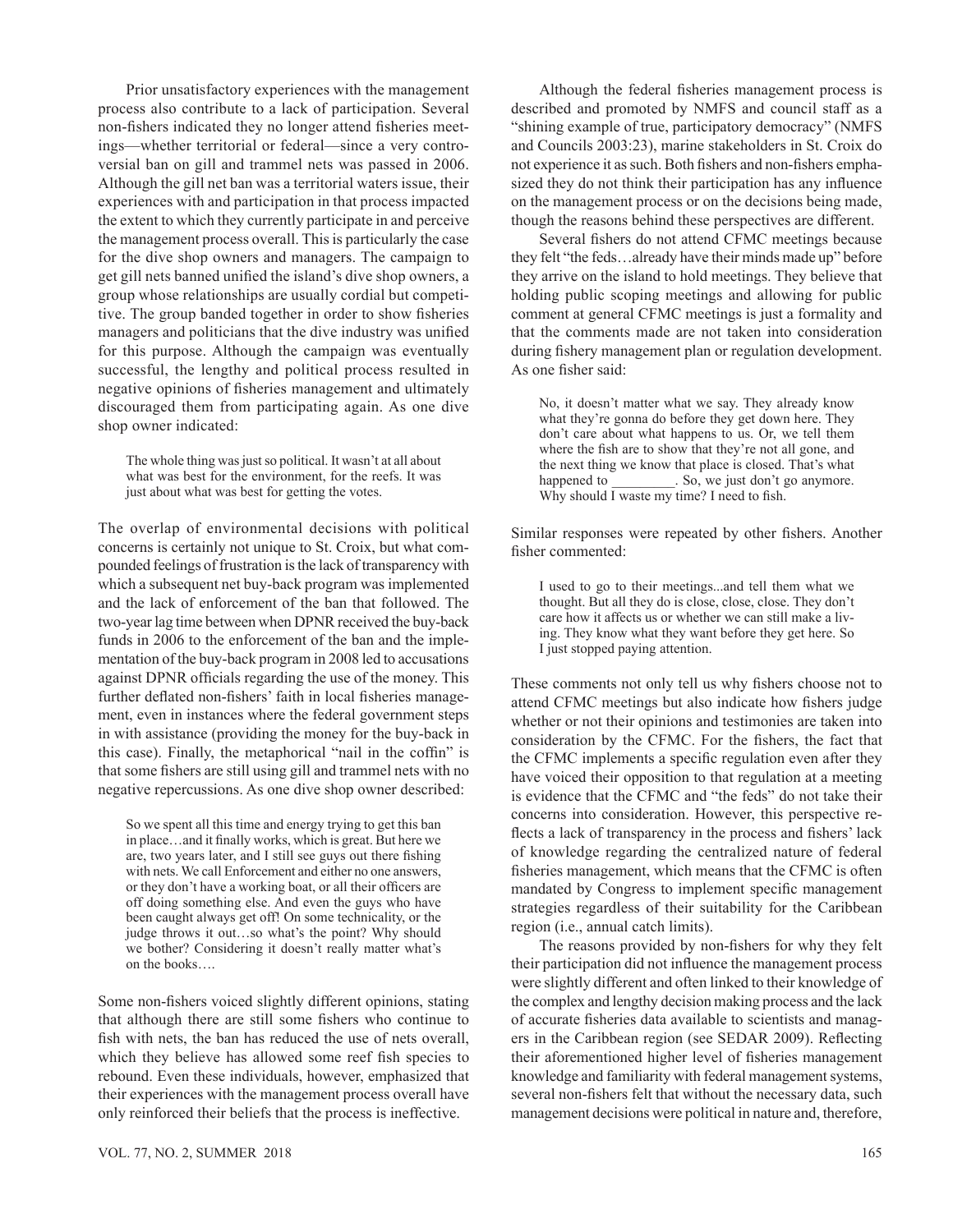not likely to be influenced by individual statements provided by the public at meetings. Several further stated that unless that changed, they were not inclined to become more involved in the management process. This suggests that the centralized nature of United States federal fisheries management, which mandates the CFMC use management strategies for which they do not have the necessary data, actually decreases the likelihood of stakeholder participation.

Observation at CFMC meetings reveals important connections between how stakeholders participate in management processes and the extent to which they influence management decisions. While there are rarely more than ten fishers at any given meeting, the fishers that participate often do not do so in the manner preferred by the CFMC. In other words, the federal fishery management council system allows for public participation through public statements at scoping meetings and by accepting written statements regarding proposed regulatory actions. To achieve this, they encourage attendees to testify "on the record" by first stating which particular amendment or regulatory action they are referring to, then describing which of the proposed alternatives they support or do not support and why. To encourage this kind of participation, the council system has funded social scientists to develop guides that help explain the process and keys to "successful" participation in laymen's terms (McCay and Creed 1999).

At all CFMC meetings I attended that were open for public comment, very few testimonies followed these guidelines. Instead, they generally described the unfairness of fisheries regulations, often focusing on regulations already implemented, in some cases referring to decisions that were made many years prior. Additionally, they often discussed their discontent over regulations passed at the territorial level, which are not formally under the jurisdiction of the CFMC. In most cases, it was clear they had not reviewed the documents provided in advance by the CFMC and so were not aware of the meeting's purpose. The statements were often very emotional, and the fishers' tones were heated, indicating their anger over fisheries regulations in general. In a few cases, fishers' comments and behaviors became antagonistic, even to the point of waging personal verbal attacks on members of the CFMC or DPNR that had nothing to do with the items on the agenda.

Occasionally non-fishers provided comments. Although these individuals—typically local politicians or their representatives—were much more formal in their statements, they similarly did not address the particular items on the agenda or offer recommendations regarding the proposed regulatory actions. Instead, they often made very general statements regarding their support for local fishers. On the rare occasions that other non-fishers testified, such as members of the FAC, they frequently referred to the particular actions that were supposed to be addressed and provided recommendations on how they could be improved.

Several points must be made regarding the manner in which members of these groups testify. First and foremost, as noted regarding other fishery management councils (Eagle, Newkirk, and Thompson 2003), the documents the CFMC provides to the public are often written in a highly technical manner and are very difficult to understand by anyone other than fisheries scientists. Additionally, many presentations given by the CFMC or federal scientists at meetings were presented in a similar manner. Although question-andanswer periods are typically provided during the meetings after the presentations, very few questions are asked. One of the few fishers involved in management explained that many fishers are too embarrassed to ask questions, so they remain silent without understanding what is being discussed. With the information they need to participate effectively being available to them only in inaccessible terms and them unwilling to ask questions to the CFMC and federal scientists, they end up testifying in the only way they know how—by speaking frankly as fishers about how they feel the regulations are negatively affecting their livelihoods in a generalized manner.

Because generalized testimonies do not provide constructive feedback regarding specific proposed regulations, the CFMC often has very little information about how the specific alternatives of the proposed amendments would likely impact the fishers and the island's communities. Moreover, when the most common suggestion offered by fishers is to do away with all regulations (which is not even legally possible), it becomes clear why the fishers feel the CFMC does not take their opinions into consideration. Several CFMC voting members and staff stated this was a concern for them. All past or present CFMC members who were interviewed (*n*=8) indicated quite emphatically that they take very careful consideration of the public comments provided by all individuals when developing regulations and when voting. However, as one scientist noted:

Fishermen should definitely be involved [in the management process]. They are the main resource users—it's in their best interest to participate. And their knowledge is invaluable. I always like to start with what the fishermen say and try to prove it scientifically…. We do a good job of listening, what people request, we look into it. But there's lots of things that come into it—politics, local issues—that are well out of the CFMC's purview. A lot of times the fishermen don't speak to the points either. They talk about things that are local and have nothing to do with the federal side, or things that happened many years ago.

Other CFMC staff and voting members voiced similar frustrations, suggesting they face great difficulty in developing regulations that take stakeholders'—especially fishers'—concerns into consideration when they receive little constructive feedback on the specific impacts resulting from proposed regulations, and no suggested alternatives.

## **Conclusions**

The purpose of this study was to describe the broad range of factors that affect marine resource users' perceptions of, experiences with, and responses to fisheries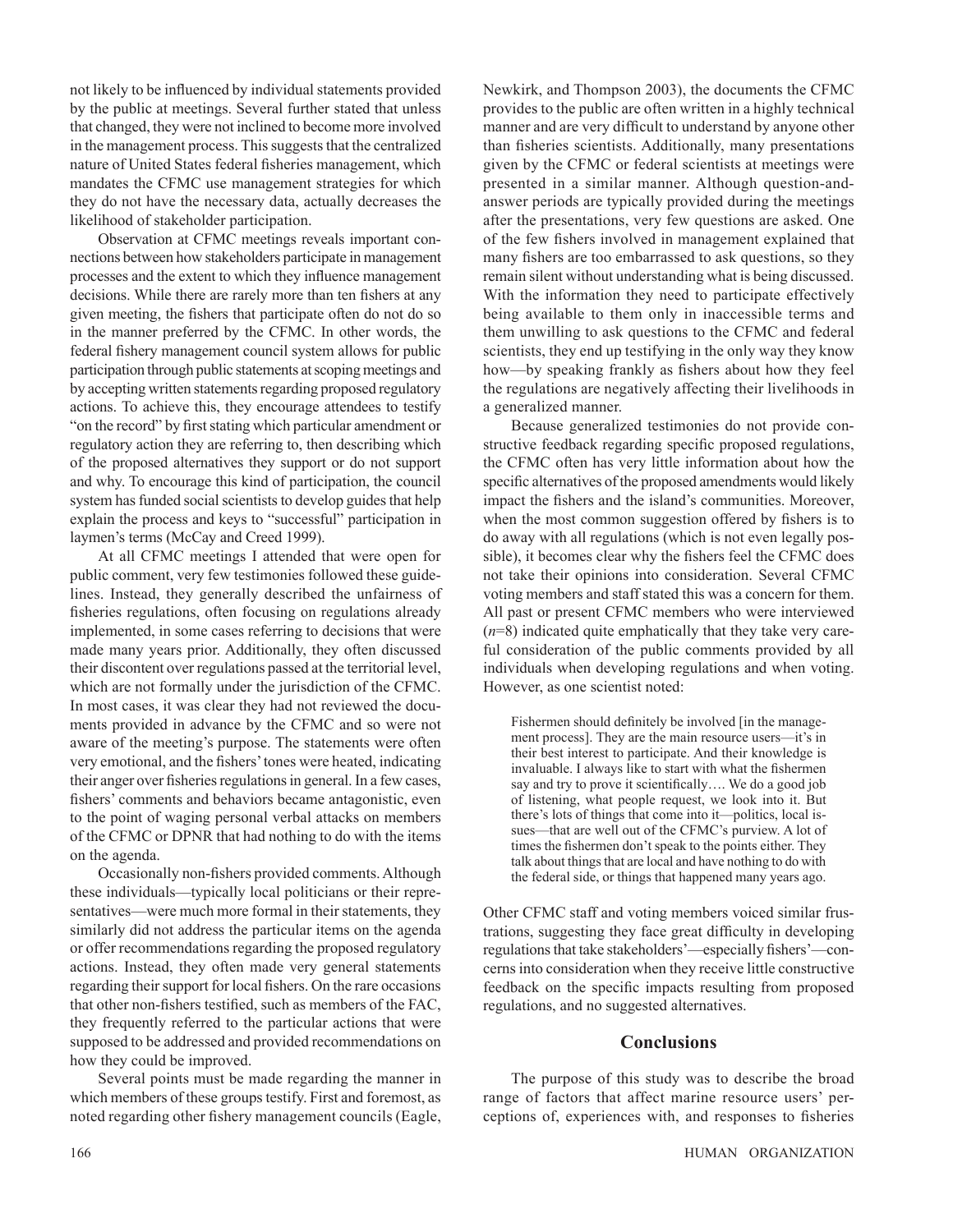management processes in a small-scale, artisanal fishery. The results indicate that as a group, St. Croix's fishers differ significantly from other marine resource stakeholders on a variety of demographic characteristics, including ethnicity, age, education level, and length of residence in St. Croix. The fishers are primarily Black/West Indian or Puerto Rican, less educated, and native to the USVI or another Caribbean island. Mirroring the island's colonial history and status as a United States territory, the non-fishers, who are primarily White, highly educated, and recent residents of the island, are perceived as outsiders by the fishers and the island's other non-White residents.

Fishers' and non-fishers' knowledge of and perceptions toward fisheries management are linked to demographic differences. For example, the non-fishers' higher level of knowledge partly reflects having grown up and having been educated in the continental United States where fishing licenses and regulations are common and generally accepted. Related to this, many of the non-fishers interact with the island's marine and fisheries resources in a non-extractive way, such as a dive shop owner whose business is dependent upon clients diving on the coral reefs and observing (not catching) fish. Therefore, non-fishers are not only more familiar with fisheries regulations in general, but their educational backgrounds and economic livelihoods make it likely that they would stay informed about and support fisheries regulations and that they would be likely to participate in management processes.

What this study shows, however, is that in St. Croix, several factors contribute to an environment in which all stakeholders—fishers and non-fishers—feel they do not need to pay attention to or participate in the federal management process. These include a real and perceived lack of enforcement, a highly technical and complex council process, the formal mechanisms through which stakeholder participation is encouraged, and participants' perceptions that the CFMC does not take their comments and opinions into consideration when developing regulations and making management decisions. These results speak to the wide range and large number of factors that impact stakeholder perceptions of and participation in natural resource management processes. Even in cases in which management processes are designed to be participatory and perceived by managers as transparent (such as the United States federal fisheries management system), there can be a variety of factors that affect participation, including many that are specific to a particular site, stakeholder group, or individual experiences (e.g., the aforementioned experiences with the gill net buy-back program). While it is certainly not possible for managers or the governance institutions involved to be aware of or to consider every single potential factor when designing management processes, this case does highlight that a one-size-fits-all approach to management—even one that provides opportunities for public participation—does not guarantee the effective and useful participation of local resource users and other stakeholders.

The results suggest that to more fully understand the complex web of interactions among resource users, managers, and other stakeholders in multi-scale resource management systems, researchers must continue to employ a two-pronged approach, combining case studies with large *n* synthesis studies and/or modeling, network, and system approaches. Per Acheson's (2011) recommendation, this case study contributes to our overarching understanding of the larger context in which fisheries management institutions thrive or fail and provides a more critical examination of how social diversity and power influence multi-scale management processes (Fabinyi, Evans, and Foale 2014). When combined with other methods, such as more formalized SES model approaches, this kind of in-depth, ethnographic approach can greatly advance our understanding of the important role local factors play in influencing SES interactions and outcomes. In particular, as illustrated with this case, drawing from political ecology theory provides a more nuanced analysis and interpretation of how and why management processes and outcomes differ across sites and scales and how and why they may be perceived and experienced differently across social groups (e.g., stakeholder groups, ethnic groups).

Although management agencies and/or communities do not have the resources necessary or desire to develop individual management strategies for every utilized resource globally, we cannot continue to ignore cases like the small-scale fisheries in the United States Caribbean, where management processes are not effectively engaging those individuals most dependent on the local resources. The challenge, then, is figuring out how to provide, promote, and encourage opportunities for meaningful stakeholder participation in multi-scale management processes, such as the one described here in St. Croix. One important, though likely unrealistic, recommendation is for St. Croix to be granted greater autonomy regarding the management of its fishery resources. As the data suggest, a mismatch exists between St. Croix's small-scale fishery and the federal fishery management system to which it is subject. Because the federal system is based on the characteristics and needs of large-scale, industrialized fisheries, many aspects—such as the formality of stakeholder participation modes and the management mechanisms Congress mandates the regional councils to use—are not well-suited to the small-scale fishery of St. Croix. If St. Croix was granted autonomy over the management of its fishery, then more appropriate regulatory mechanisms could be put in place. Critical to the success of St. Croix managing its own fishery resources would be an increase in the capacity of local scientists and managers to perform their duties. USVI DPNR currently lacks the funding and resources needed to carry out management as it is now legislated; without additional funding that can be devoted to the necessary scientific, enforcement, and policy activities, they will not be able to take on the increased management responsibility and effectively manage their resources.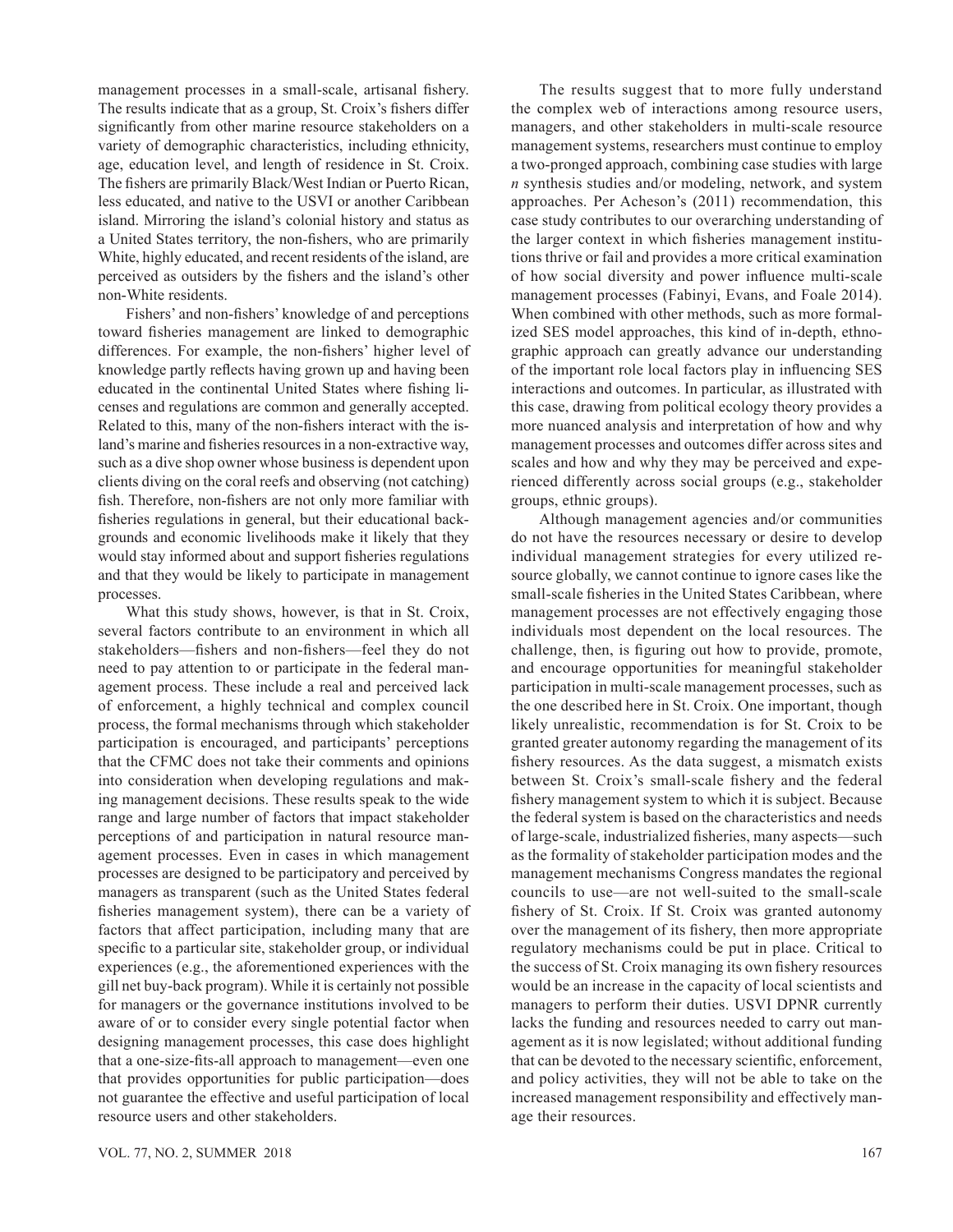This recommendation is idealistic, however, because of the very nature of multi-scale management regimes. In this case, it is highly unlikely that Congress would grant St. Croix the autonomy to control its fishery. The regional fishery management council system has been in place since the first version of the Magnuson-Stevens Fisheries Conservation and Management Act (MSA) was passed in 1976, and such a major change to the law would require a great deal of upper-level legislative support. Additionally, doing so would represent a major shift in United States fisheries policy from a centralized system to a more decentralized system that allows for more local-level and adaptive management strategies. There is currently little indication that such a shift would even be considered by United States legislators. In light of the unlikelihood for this kind of major change in policy approaches to fisheries management, it is important for scientists and managers to continue focusing on how cooperative and collaborative management opportunities can be established within the United States federal fisheries management framework as dictated by the MSA.

Another important policy and research focus identified by this study is the need to encourage the organization of St. Croix's commercial fishers into a more formal, cohesive group. The data presented here as well as case studies from other regions (primarily the Northeast region of the United States) (Hall-Arber 2005; Pinto da Silva and Kitts 2006) suggest that a more cohesive, active fishers' organization could assist St. Croix's commercial fishers in participating in the CFMC process more effectively and, therefore, could allow them to have more influence over management decisions. Additionally, if key leaders were identified within the organization who could devote greater time and energy to working with NMFS and CFMC scientists and staff to not only understand the Congressional mandates to which they are subjected but to also help integrate fishers' recommendations and opinions into proposed management actions, the transparency of the process could be increased and fishers could feel more positively about how their opinions were being considered by managers. Moreover, this can lead to perceptions of increased legitimacy of the management process as well as the regulations, which can further increase the likelihood of participation and compliance.

A great challenge associated with this policy recommendation is how to encourage fishers to organize and participate in management processes. An associated question is regarding whose job it is to encourage greater organization, or even if it is morally acceptable for managers or scientists to "encourage" or "help" Crucian fishers to become better organized. These are important applied anthropology questions and ones that are not unique to the case study described here. If we move beyond the question of ethical acceptability, however, there are many possibilities that can be explored toward the effort of encouraging organization. It may be possible to use organizational models from small-scale fisheries from other locations throughout the world to help educate and train fishers and managers in St. Croix about the benefits of such organization. Further research

towards this end should focus on identifying other locations with fishery and management institution characteristics that are similar to those in St. Croix. Additionally, further research that focuses on understanding whether and how Crucian fishers are organized could help identify and build upon effective local organizational strategies.

From a more practical standpoint, this study identified a few discrete steps that could be taken that may increase stakeholder participation in management processes and may contribute to more effective fisheries management in St. Croix. For example, because the lack of enforcement was cited by fishers and non-fishers as reasons for their lack of participation, federal funding that is currently being used for the development of new federal fisheries management regulations could be refocused and put toward better enforcement of current territorial and federal regulations. Effective training of environmental enforcement officers to fully understand the regulations is critical to this effort so that they understand the impetus behind the laws and that in many cases the commercial fishers themselves support the regulations. Although maintaining high levels of enforcement is generally quite costly and not practical in the long run, a temporary redirection of funding and increase in enforcement presence could reap short-term benefits. For example, increased enforcement could send the message to fishers that regulations will be consistently enforced and that illegal fishing activities will have negative consequences for them. This may be a key factor that will trigger fishers to develop an active fishers' organization that may be able to more effectively participate in the federal fisheries management process.

#### **References Cited**

Acheson, James.

- 1979 Variations in Traditional Inshore Fishing Rights in Maine Lobstering Communities. *In* North Atlantic Maritime Cultures. Raoul Andersen, ed. Pp.365. New York: Mouton.
- 1981 Anthropology of Fishing. Annual Review of Anthropology 10:275-316.
- 2011 Ostrom for Anthropologists. International Journal of the Commons 5(2):319-339.

Adam, Thomas C., Deron E. Burkepile, Benjamin I. Ruttenberg, and Michelle J. Paddack

- 2015 Herbivory and the Resilience of Caribbean Coral Reefs: Knowledge Gaps and Implications for Management. Marine Ecology Progress Series 520(2015):1-20.
- Agrawal, Arun
	- 2002 Common Resources and Institutional Sustainability. *In* The Drama of the Commons. Elinor Ostrom, Thomas Dietz, Nives Dolsak, Paul C. Stern, Susan Stonich, and Elke U. Weber, eds. Pp. 41-86. Washington, DC: National Academy Press.

Andersen, Raoul

1972 Hunt and Deceive: Information Management in Newfoundland Deep-Sea Trawler Fishing. *In* North Atlantic Fishermen: Anthropological Essays on Modern Fishing. Raoul Andersen and Cato Wadel, eds. Pp. 120-140. St. John's, Canada: Institute of Social and Economic Research.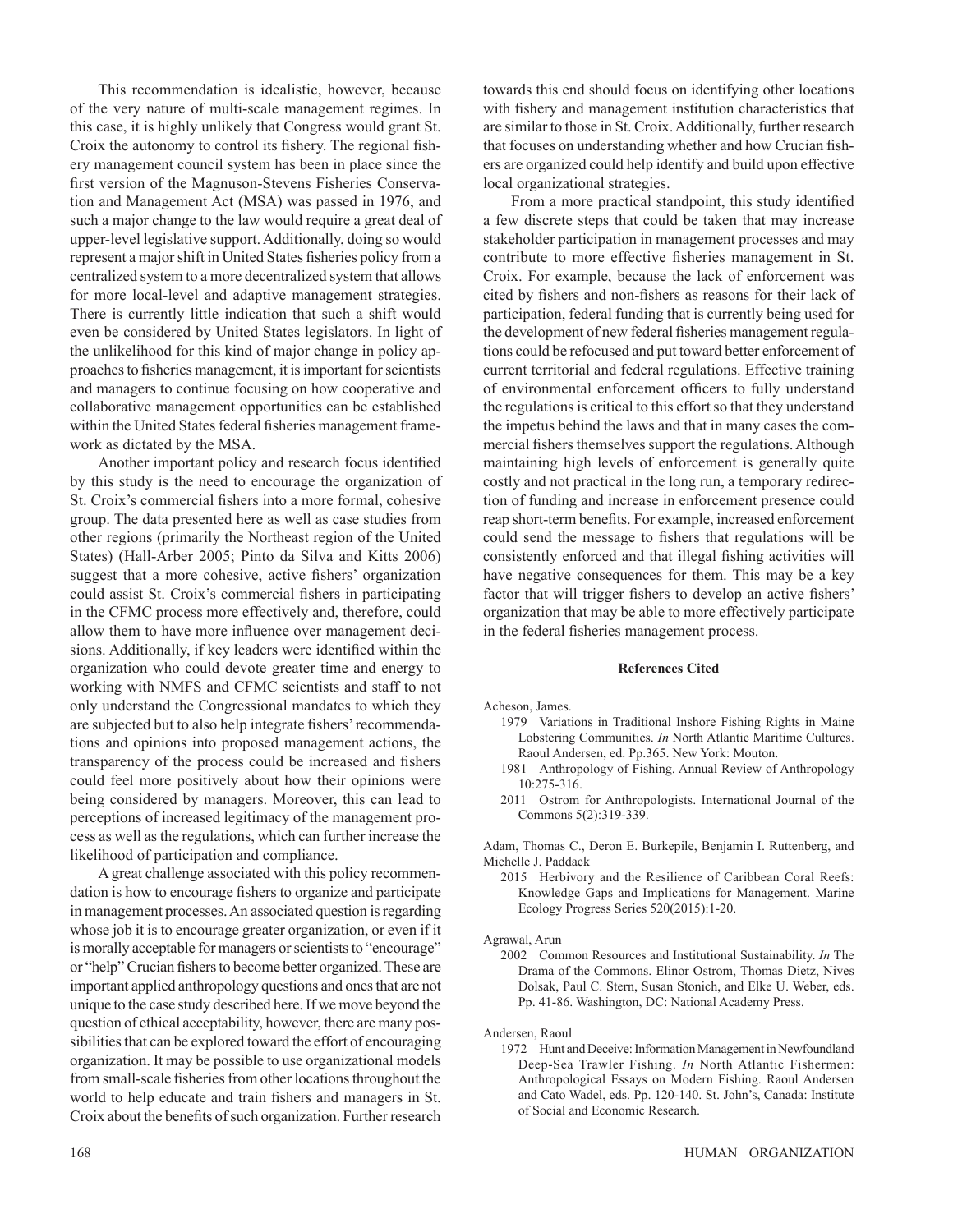Ayers, Adam L., and John N. Kittinger

- 2014 Emergence of Co-management Governance for Hawai'i Coral Reef Fisheries. Global Environmental Change 28(2014):251-262.
- Basurto, Xavier, and Elinor Ostrom
	- 2009 Beyond the Tragedy of the Commons. Economia delle Fonti di Energia e Dell'ambiente 52(1):35-60.
- Berkes, Fikret
	- 2009 Revising the Commons Paradigm. Journal of Natural Resources Policy Research 1(3):261-264.
	- 2004 Rethinking Community‐based Conservation. Conservation Biology 18(3):621-630.

Berkes, Fikret, and Carl Folke

1998 Linking Social and Ecological Systems: Management Practices and Social Mechanisms for Building Resilience. Cambridge, United Kingdom: Cambridge University Press.

Bernard, Russell H.

2011 Research Methods in Anthropology: Qualitative and Quantitative Approaches. Walnut Creek, CA: Alta Mira Press.

Blaikie, Piers, and Harold C. Brookfield

1987 Land Degradation and Society. London, United Kingdom: Methuen.

Blount, Ben G.

2007 Life on the Water: A Historical-Cultural Model of African American Fishermen on the Georgia Coast. NAPA Bulletin 28(1):109-122.

Caribbean Fishery Management Council (CFMC)

2014 Development of Island-Based Fishery Management Plans (FMPs) in the U.S. Caribbean. San Juan, Puerto Rico: Caribbean Fishery Management Council.

Cinner, Joshua E., Cindy Huchery, M. Aaron MacNeil, Nicholas A. J. Graham, Tim R. McClanahan, Joseph Maina, Eva Maire, John N. Kittinger, Christina C. Hicks, Camilo Mora, Edward H. Allison, Stephanie D'Agata, Andrew Hoey, David A. Feary, Larry Crowder, Ivor D. Williams, Michel Kulbicki, Laurent Vigliola, Laurent Wantiez, Graham Edgar, Rick D. Stuart-Smith, Stuart A. Sandin, Alison L. Green, Marah J. Hardt, Maria Beger, Alan M. Friedlander, Stuart J. Campbell, Katherine E. Holmes, Shaun K. Wilson, Eran Brokovich, Andrew J. Brooks, Juan J. Cruz-Motta, David J. Booth, Pascale Chabanet, Charlie Gough, Mark Tupper, Sebastian C. A. Ferse, U. Rashid Sumaila, and David Mouillot

2016 Bright Spots among the World's Coral Reefs. Nature 535(7612):416-419.

Cinner, Joshua E., Tim R. McClanahan, M. Aaron MacNeil, Nicholas A. J. Graham, Tim M. Daw, Ahmad Mukminin, David A. Feary, Ando L. Rabearisoa, Andrew Wamukota, Narriman Jiddawi, Stuart J. Campbell, Andrew H. Baird, Fraser A. Januchowski-Hartley, Salum Hamed, Rachael Lahari, Tau Morove, and John Kuange

2012 Comanagement of Coral Reef Social-ecological Systems. Proceedings of the National Academy of Sciences USA 109(14):5219-5222.

Comitas, Lambros

1962 Fishermen and Cooperation in Rural Jamaica. Ph.D. dissertation, Columbia University.

Cronon, William

1996 The Trouble with Wilderness; or, Getting Back to the Wrong Nature. *In* Uncommon Ground: Rethinking the Human Place in Nature. William Cronon, ed. Pp. 69-90. New York: W. W. Norton and Company.

Cumming, Graeme S., Craig R. Allen, Natalie C. Ban, Duan Biggs, Harry C. Biggs, David H. M. Cumming, Alta De Vos, Graham Epstein, MichelEtienne, Kristine Maciejewski, Raphael L. Mathevet, Christine Moore, Mateja Nenadovic, and Michael Schoon

2015 Understanding Protected Area Resilience: A Multi-scale, Social-ecological Approach. Ecological Applications 25(2):299- 319.

DeMartini, Edward E., Alan M. Friedlander, Stuart A. Sandin, and Enric Sala

- 2008 Differences in Fish-Assemblage Structure between Fished and Unfished Atolls in the Northern Line Islands, Central Pacific. Marine Ecology Progress Series 365(August 18 2008):199-215.
- Eagle, Josh, Sarah Newkirk, and Barton H. Thompson, Jr.
- 2003 Taking Stock of the Regional Fishery Management Councils. Washington, DC: Island Press.

Fabinyi, Michael, Louisa Evans, and Simon J. Foale

2014 Social-ecological Systems, Social Diversity, and Power: Insights from Anthropology and Political Ecology. Ecology and Society 19(4):28.

- Food and Agriculture Organization of the United Nations (FAO) 2016 State of the World Fisheries and Aquaculture. Rome, Italy: Food and Agriculture Organization of the United Nations.
- Forman, Shepard

1967 Cognition and the Catch: The Location of Fishing Spots in a Brazilian Coastal Village. Ethnology 6(4):417-426.

- Gezon, Lisa, and Susan Paulson
- 2005 Place, Power, Difference: Multiscale Research at the Dawn of the Twenty-First Century. *In* Political Ecology across Spaces, Scales, and Social Groups. Susan Paulson and Lisa L. Gezon, eds. Pp. 1-16. New Brunswick, NJ: Rutgers University Press.

Gordon, H. Scott

1954 The Economic Theory of a Common-property Resource: The Fishery. Journal of Political Economy 62(2):124-142.

Grace-McCaskey, Cynthia A.

2012 Fishermen, Politics, and Participation: An Ethnographic Examination of Commercial Fisheries Management in St. Croix, U.S. Virgin Islands. Ph.D. dissertation, University of South Florida.

Griffith, David, and Manuel Valdés-Pizzini

- 2002 Fishers at Work, Workers at Sea: A Puerto Rican Journey through Labor and Refuge. Philadelphia, PA: Temple University Press.
- Gulf of Mexico Fishery Management Council (GFMC) 2012 Navigating the Council Process. 3rd ed. Tampa, FL: Gulf of Mexico Fishery Management Council.
- Gutierrez, Nicolas L., Ray Hilborn, and Omar Defeo
	- 2011 Leadership, Social Capital, and Incentives Promote Successful Fisheries. Nature 470(17 February 2011):386-389.

Hall-Arber, Madeleine

2005 Co-Management at the Eleventh Hour? Participation in the Governance of the New England Groundfish Fishery. *In* Participation in Fisheries Governance. Tim S. Gray, ed. Pp. 141- 162. Dordrecht, the Netherlands: Springer.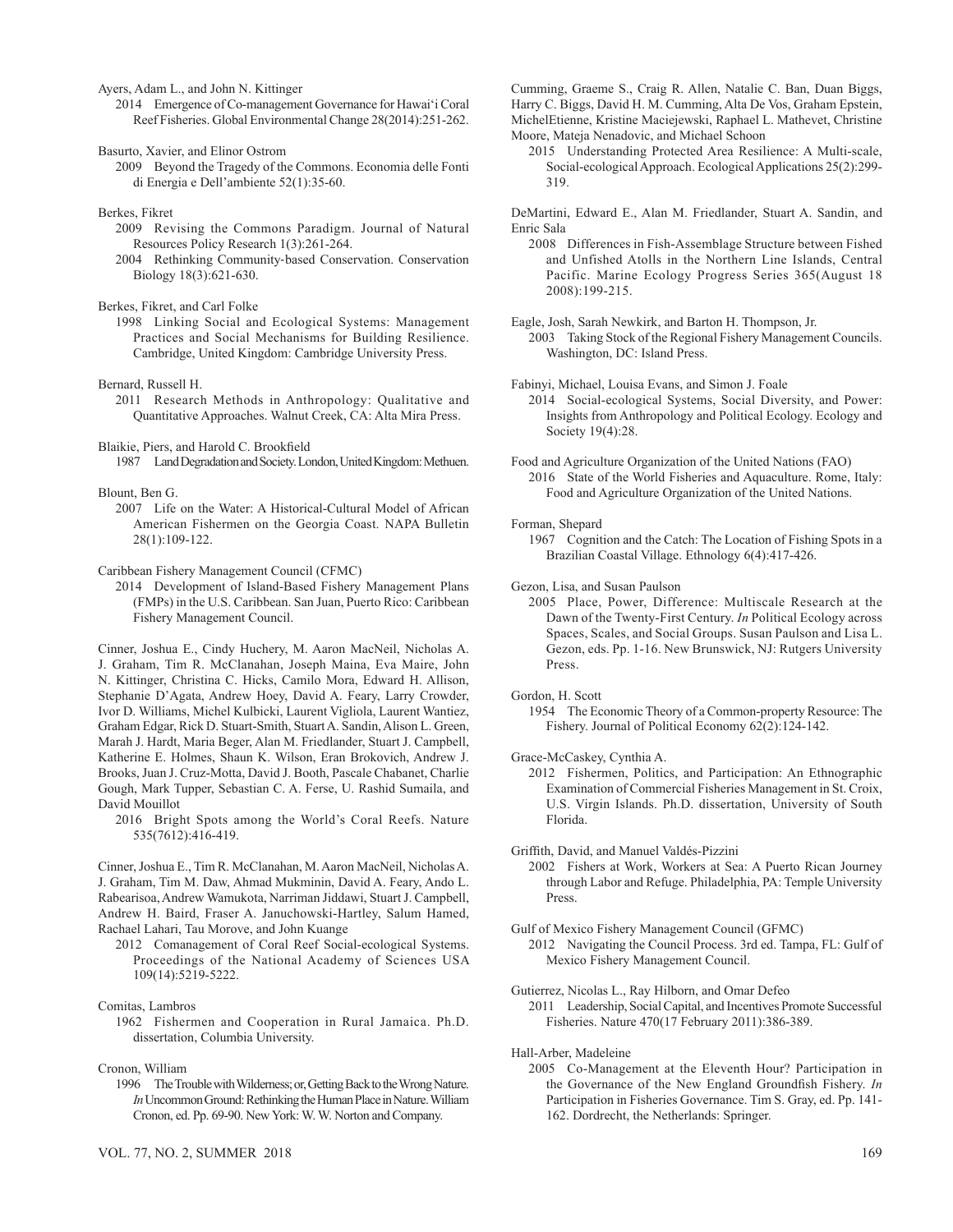Hardin, Garrett

1968 The Tragedy of the Commons. Science 162(3859):1243- 1248.

Jackson, Jeremy B. C., Mary K. Donovan, Katie L. Cramer, and Vivian V. Lam, eds.

2014 Status and Trends of Caribbean Coral Reefs: 1970-2012. Gland, Switzerland: Global Coral Reef Monitoring Network, International Union for Conservation of Nature.

Janssen, Marco

2011 Resilience and Adaptation in the Governance of Socialecological Systems. International Journal of the Commons 5(2):340-345.

#### Johannes, Robert E.

1977 Traditional Law of the Sea in Micronesia. Micronesia 13(2):121-127.

Jupiter, Stacy D., Graham Epstein, Natalie C. Ban, Sangeeta Mangubhai, Margaret Fox, and Michael Cox

2017 A Social-Ecological Systems Approach to Assessing Conservation and Fisheries Outcomes in Fijian Locally Managed Marine Areas. Society and Natural Resources 30(9):1096-1111.

Kadison, Elizabeth, Marilyn Brandt, Richard Nemeth, Justin Martens, Jeremiah Blondeau, and Tyler Smith

2017 Abundance of Commercially Important Reef Fish Indicates Different Levels of Over-Exploitation across Shelves of the U.S. Virgin Islands. PLoS ONE 12(7):e0180063.

#### Kitner, Kathi R.

- 2006 Beeliners, Pinkies, and Kitties: Mobility and Marginalization in the South Atlantic Snapper Grouper Fishery. Human Organization 65(3):294-306.
- Kull, Christian A., Xavier Arnauld de Sartre, and Monica Castro-Larranaga
	- 2015 The Political Ecology of Ecosystem Services. Geoforum 61(May 2015):122-134.

LeCompte, Margaret, and Jean Schensul

1999 Analyzing and Interpreting Ethnographic Data. Walnut Creek, CA: AltaMira Press.

Liu, Jianguo, Thomas Dietz, Stephen R. Carpenter, Marina Alberti, Carl Folke, Emilio Moran, Alice N. Pell, Peter Deadman, Timothy Kratz, Jane Lubchenco, Elinor Ostrom, Zhiyun Ouyang, William Provencher, Charles L. Redman, Stephen H. Schneider, and William W. Taylor

2007 Complexity of Coupled Human and Natural Systems. Science 317(5844):1513-1516.

- 1980 A Fishermen's Cooperative, Limited: Indigenous Resource Management in a Complex Society. Anthropological Quarterly 53(1):29-38.
- 2002 Emergence of Institutions for the Commons: Contexts, Situations, and Events. *In* The Drama of the Commons. Elinor Ostrom, Thomas Dietz, Nives Dolsak, Paul C. Stern, Susan Stonich, and Elke U. Weber, eds. Pp. 361-401. Washington, DC: National Academy Press.

McCay, Bonnie J., and Carolyn F. Creed

1999 Fish or Cut Bait: How to Participate in the Fisheries Management System. New Brunswick: New Jersey Marine Sciences Consortium.

McClanahan, T. R., J. Maina, and J. Davies

2005 Perceptions of Resource Users and Managers towards Fisheries Management Options in Kenyan Coral Reefs. Fisheries Management and Ecology 12(2):105-112.

National Marine Fisheries Service and Regional Fishery Management Councils (NMFS and Councils)

2003 Conserving America's Marine Fisheries: A Quarter Century of Progress. Silver Spring, MD: National Oceanic and Atmospheric Administration.

Neumann, Roderick P.

2014 Making Political Ecology. Oxford, United Kingdom: Routledge.

#### Olson, Julia

2006 Changing Property, Spatializing Difference: The Sea Scallop Fishery in New Bedford, Massachusetts. Human Organization 65(3):307-317.

Ostrom, Elinor

- 1990 Governing the Commons: The Evolution of Institutions for Collective Action. Cambridge, United Kingdom: Cambridge University Press.
- 2007 A Diagnostic Approach for Going Beyond Panaceas. Proceedings of the National Academy of Sciences of the United States of America 104(39):15181-15187.

2009 A General Framework for Analyzing Sustainability of Socialecological Systems. Science 325(5939):419-422.

Ostrom, Elinor, Thomas Dietz, Nives Dolsak, Paul C. Stern, Susan Stonich, and Elke U. Weber, eds.

2002 The Drama of the Commons. Washington, D.C.: National Academy Press.

Paddack, Michelle J., John D. Reynalds, Consuelo Aguilar, Richard S. Appeldoorn, Jim Beets, Edward W. Burkett, Paul M. Chittaro, Kristen Clarke, Rene Esteves, Ana C. Fonseca, Graham E. Forrester, Alan M. Friedlander, Jorge Garcia-Sais, Gaspar Gonzalez-Sanson, Lance K. B. Jordan, David B. McClellan, Margaret W. Miller, Philip P. Molloy, Peter J. Mumby, Ivan Nagelkerken, Michael Nemeth, Raul Navas-Camacho, Joanna Pitt, Nicholas V. C. Polunin, Maria Catalina Reyes-Nivia, D. Ross Robertson, Alberto Rodriguez-Ramirez, Eva Salas, Struan R. Smith, Richard E. Spieler, Mark A. Steele, Ivor D. Williams, Clare L. Wormald, Andrew R. Watkinson, Isabelle M. Cote

2009 Recent Region-wide Declines in Caribbean Reef Fish Abundance. Current Biology 19(7):590-595.

Pinto da Silva, Patricia, and Andrew Kitts

2006 Collaborative Management in the Northeast US: Emerging Initiatives and Future Directions. Marine Policy 30(6):832-841.

Pollnac, Richard B., and John J. Poggie

- 1988 The Structure of Job Satisfaction among New England Fishermen and its Application to Fisheries Management Policy. American Anthropologist 90(4):888-901.
- 2006 Job Satisfaction in the Fishery in Two Southeast Alaskan Towns. Human Organization 65(3):329-339.

Poteete, Amy R. Marco A. Janssen, and Elinor Ostrom

2010 Working Together: Collective Action, the Commons and Multiple Methods in Practice. Princeton, NJ: Princeton University Press.

Randhir, Timothy O.

2016 Globalization Impacts on Local Commons: Multiscale Strategies for Socioeconomic and Ecological Resilience. International Journal of the Commons 10(1):387-404.

McCay, Bonnie J.